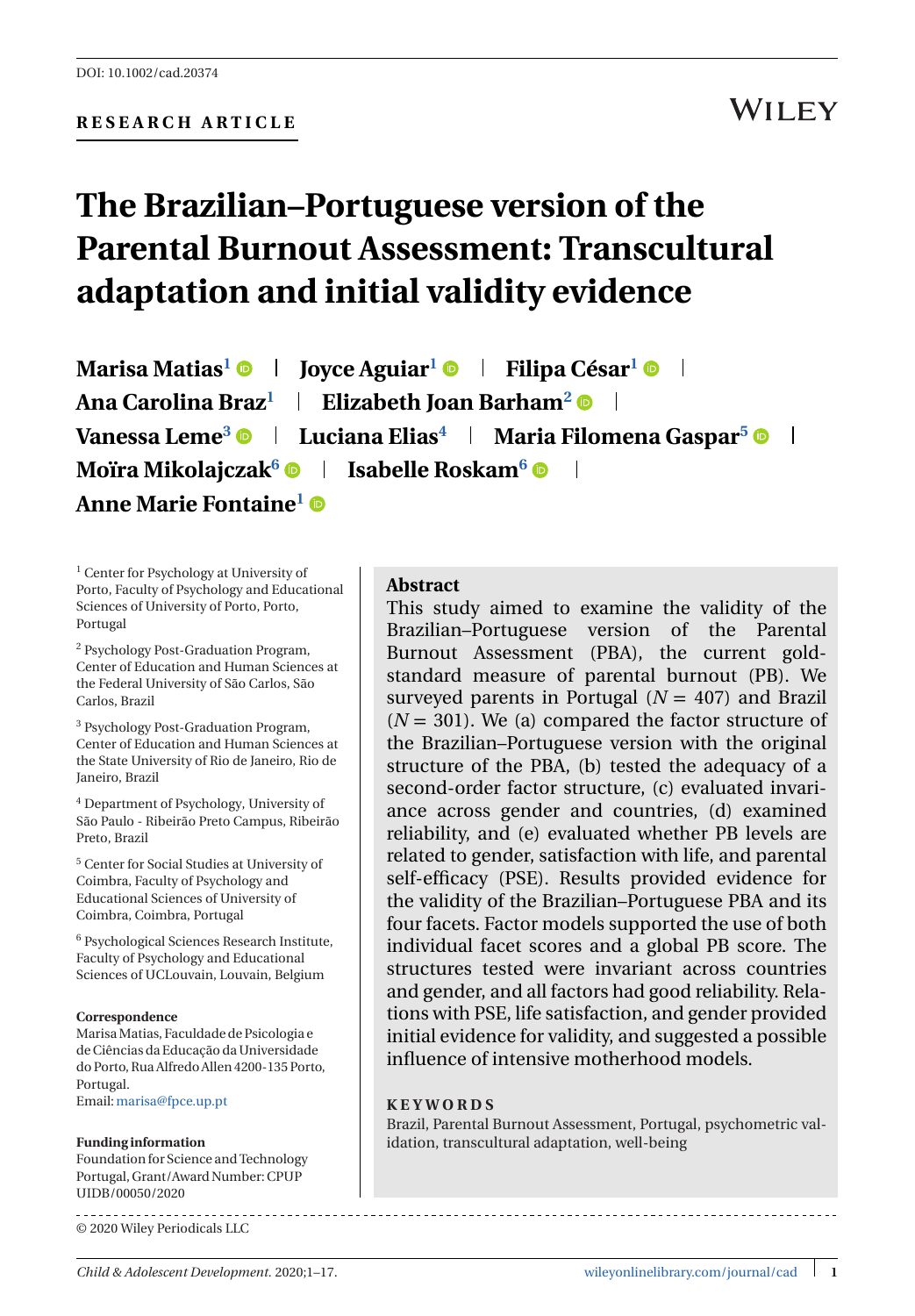# **2** MATIAS ET AL.

### **1 INTRODUCTION**

Burnout has been intensely studied in paid-work contexts and has been found to result from overexposure to many stress factors during an extended period, associated with relatively scarce resources (Bakker & Demerouti, [2007\)](#page-13-0). Recently, researchers demonstrated that burnout also occurs in the parenting context. Even though parenting is associated with positive emotions, it is also challenging and stressful (Deater-Deckard, [2008;](#page-13-0) Nelson, Kushlev, English, Dunn, & Lyubomirsky, [2013\)](#page-15-0). When factors that increase parentingrelated stress chronically outweigh factors that alleviate it, parental burnout (PB) can develop (Mikolajczak & Roskam, [2018\)](#page-14-0). Factors that help to reduce parenting stress and that are associated with lower levels of PB include low perfectionism (Kawamoto, Furutani, & Alimardani, [2018;](#page-14-0) Sorkkila & Aunola, [2020\)](#page-15-0), high emotional intelligence (e.g., Mikolajczak, Raes, Avalosse, & Roskam, [2018\)](#page-14-0), effective child rearing practices (Mikolajczak et al., [2018\)](#page-14-0), time for leisure (Lindström, Åman, & Norberg, [2011;](#page-14-0) Mikolajczak & Roskam, [2018,](#page-14-0) supplementary table), positive co-parenting (Mikolajczak et al., [2018\)](#page-14-0), and external support (Lindström et al., [2011;](#page-14-0) Mikolajczak & Roskam, [2018,](#page-14-0) supplementary table).

PB involves a stress-related, mental health condition, specific to the parenthood context, and is distinct from ordinary parenting stress (Brianda, Roskam, & Mikolajczak, [2020\)](#page-13-0), and from professional burnout or depression (Mikolajczak, Gross, & Roskam, [2019;](#page-14-0) Mikolajczak, Gross, Stinglhamber, Lindahl-Norberg & Roskam, [2020\)](#page-14-0). This condition involves four key aspects (Roskam, Brianda, & Mikolajczak, [2018;](#page-15-0) Roskam, Raes, & Mikolajczak, [2017\)](#page-15-0): an overwhelming sense of exhaustion related to the parental role, which leaves the parent feeling emotionally drained; a strong contrast between how parents see themselves acting now, compared to before—parents no longer recognize themselves, in their parental role (Roskam et al., [2018\)](#page-15-0); feeling fed up with parenting—parents find their parental role burdensome, and no longer enjoy being with their children; emotional distancing from the child(ren), limiting interactions to functional or instrumental issues, without responding to their emotional needs.

In recent studies, researchers have demonstrated that PB has serious consequences for parents, couples, and children. For parents, individually, PB has been linked to depressive symptoms, suicidal ideation, and addictive behaviors (Mikolajczak et al., [2019;](#page-14-0) Mikolajczak, Brianda, Avalosse, & Roskam, [2018;](#page-14-0) Van Bakel, Van Engen, & Peters, [2018\)](#page-15-0). For couples, higher levels of PB are also related to a higher frequency of couple conflicts (Mikolajczak et al., [2018\)](#page-14-0). And, with regards to children, PB appears to increase the risk of neglectful or harsh parenting, including verbal and physical violence (Hubert & Aujoulat, [2018;](#page-14-0) Mikolajczak et al., [2019\)](#page-14-0); when parental burnout symptoms were reduced via a targeted intervention, the frequency of neglectful and violent behaviors decreased proportionally to the decrease in PB symptoms (Brianda et al., [2020\)](#page-13-0). These consequences highlight the pressing need for reliable instruments to identify PB, to use with parents who do not speak English or French (Roskam et al., [2018\)](#page-15-0). There is currently no such instrument for use in Portuguese-speaking countries, for example. The Portuguese language is the sixth most used language in the world, the third most used in Europe and in the western hemisphere, the first in the southern hemisphere, and the fifth on the Internet (Internet World Stats, [2016;](#page-14-0) Lewis, Simons, & Fennig, [2016\)](#page-14-0).

The development of a valid instrument to assess PB, in Portuguese, could help expand the assessment of the prevalence of PB to other parts of the globe. In addition, this would provide mental health workers in Portuguese-speaking countries with an important tool to initiate therapeutic conversations about a poorly understood topic, contributing to helping parents better manage their feelings of being overwhelmed and develop ways to respond in a constructive manner to their children. Furthermore,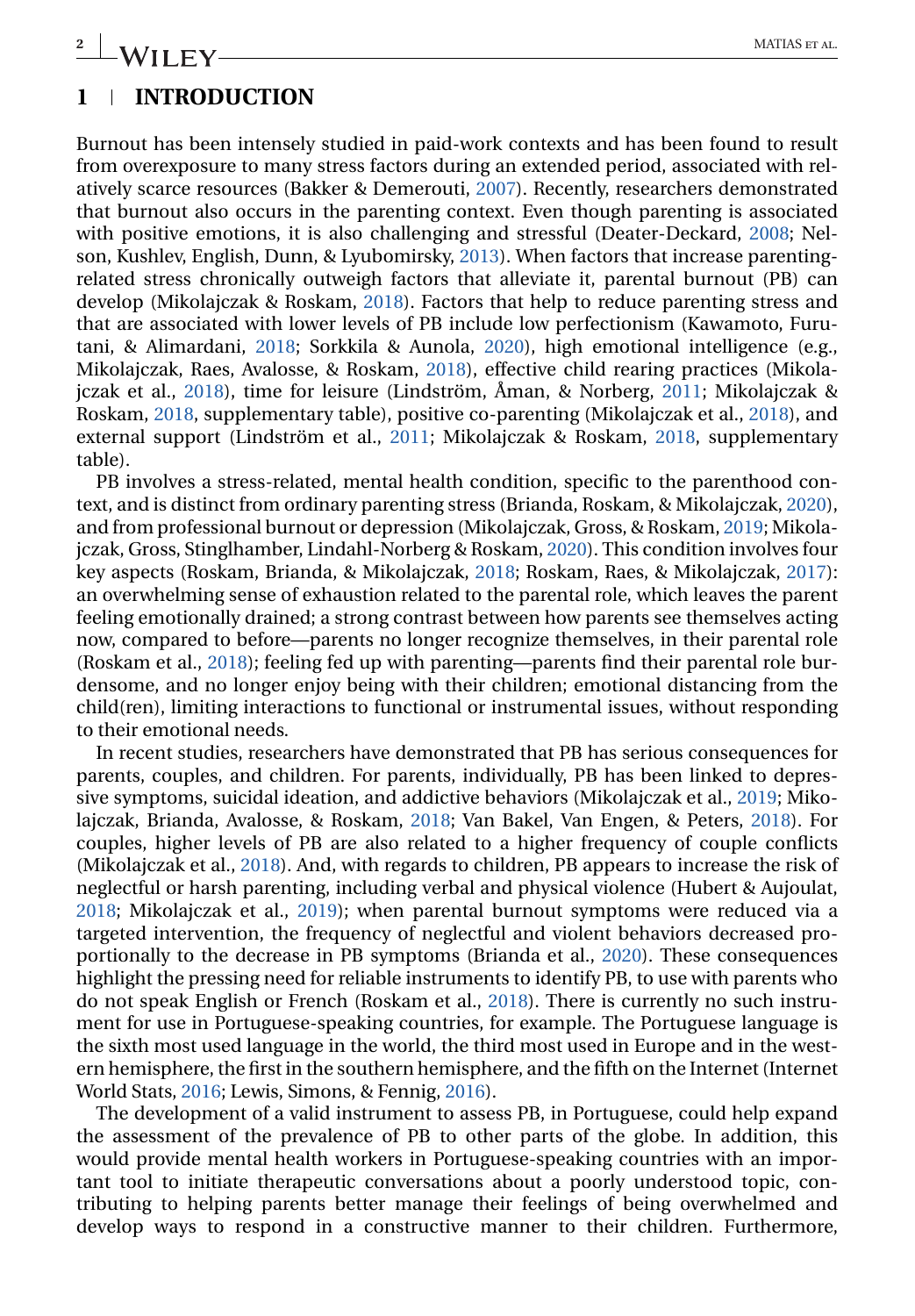a Portuguese-language PB instrument would enable researchers to examine cultural and social specificities associated with the development of PB, by comparing results from more culturally diverse countries. Thus, in the present study, we aimed to translate, adapt, and validate a Brazilian–Portuguese version of the current goldstandard instrument in international research on PB, the Parental Burnout Assessment (PBA; Roskam et al., [2018\)](#page-15-0).

In recent studies on parental burnout, four constellations of characteristics have been identified, but the aggregate score for PB may be a more important and robust indicator of parental burnout (e.g., Mikolajczak et al., [2019;](#page-14-0) Roskam & Mikolajczak, [2020;](#page-15-0) Roskam et al., [2018\)](#page-15-0). That is, despite its facets and variations in intensity, parental burnout, similarly to job burnout, represents a state of overwhelming parenting stress. Thus, in addition to testing the adequacy of the four-factor structure of the PBA for Portuguese-speaking individuals, we examined a second-order factor structure, which aligns better with this more global understanding of PB.

As demonstrated, parental burnout is connected with an array of outcomes related to individual well-being and to performance in the parental role. Moreover, as parental burnout involves difficulties in managing care demands, it is important to consider the parents' level of involvement, the centrality of this role in the parents' lives, and the likelihood that parents will evaluate their performance in this role in a more positive or negative way. Given existing cultural norms that might affect these three factors in Portuguesespeaking countries, we predicted that gender is intertwined with experiences of PB. Thus, the extent to which parental burnout is associated with satisfaction with life and perceptions of parental self-efficacy (PSE) was addressed, and the extent to which a measure of PB captures differences in mothers' and fathers' experiences was examined.

### **1.1 Parental burnout and life satisfaction**

Diener, Emmons, Larsen, and Griffen [\(1985\)](#page-13-0) described life satisfaction (LS) as involving people's perceptions and evaluations of the differences between their objectives (ideals) and actual accomplishments (reality). With respect to family life, Pollmann-Schult [\(2014\)](#page-15-0) observed that greater LS relates to positive perceptions of parenting. At the other end of the spectrum, difficulties in managing parenting-related demands, stressful parenting environments, and feelings of exhaustion lead parents to report lower LS. Based on these results, we predicted a negative relationship between PB and LS, especially as two recent studies showed that PB increases escapist and suicidal thoughts, marital conflicts, sleep disorders, and problematic alcohol use (Mikolajczak et al., [2018;](#page-14-0) Mikolajczak, Gross et al., [2020\)](#page-14-0).

#### **1.2 Parental burnout and parental self-efficacy**

PSE involves parents' evaluations of their competence in the parental role, based on their ability to handle the demands and problems of raising their children (Johnston & Mash, [1989\)](#page-14-0). Researchers showed that higher PSE is associated with positive parenting styles and behaviors (Albanese, Russo, & Geller, [2019\)](#page-13-0), acting as a protective factor for parent and child well-being (Gilmore & Cuskelly, [2009\)](#page-14-0).

Recently, it has been shown that PB involves a lack of PSE (Mikolajczak et al., [2018\)](#page-14-0). That is, when parents feel overwhelmed and exhausted in their parental role (PB), they tend to doubt their competence as parents (Roskam et al., [2017\)](#page-15-0). Parents experiencing long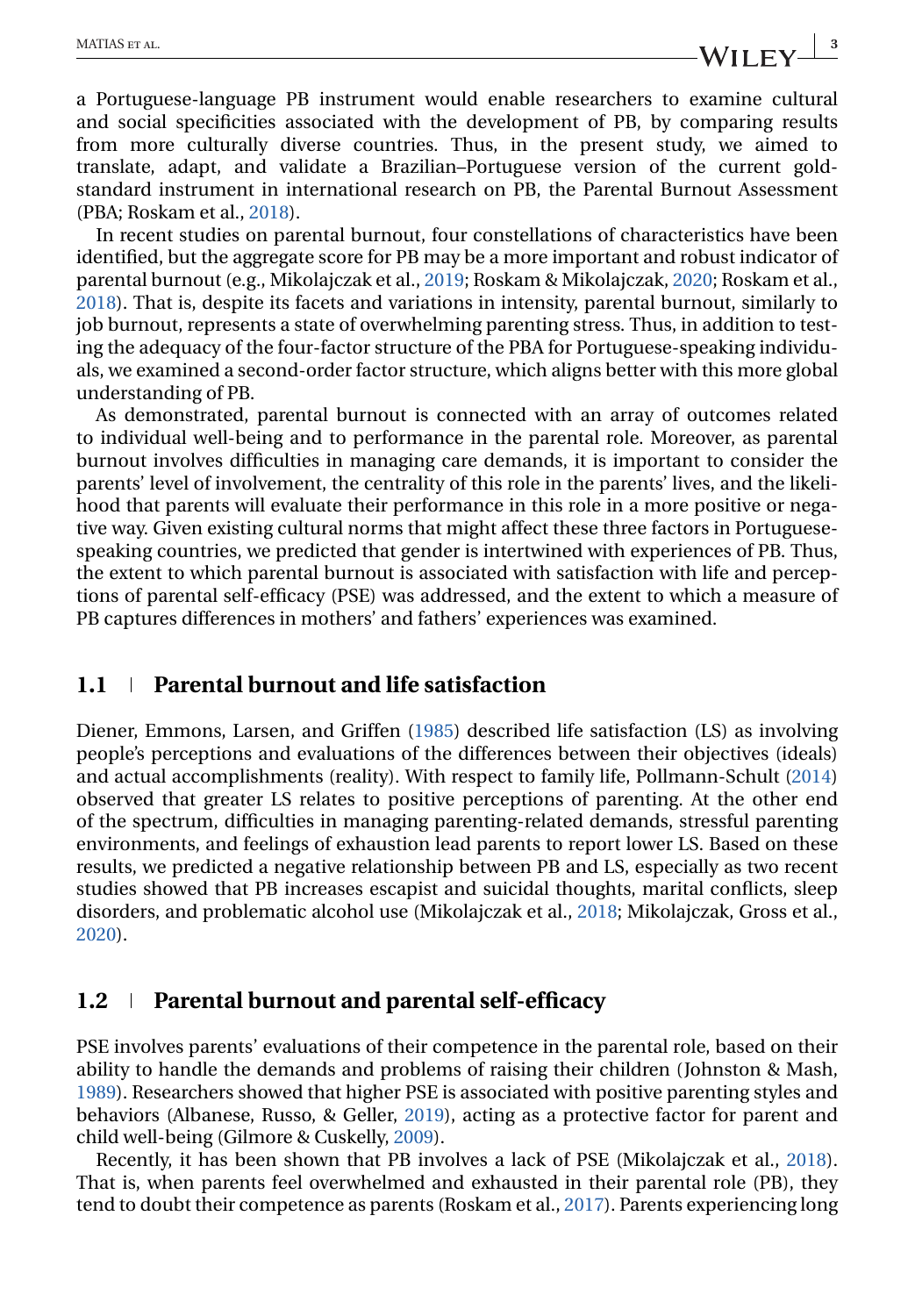periods of physical and emotional exhaustion have less energy and fewer resources to raise their children (Giallo, Rose, & Vittorino, [2011\)](#page-14-0), increasing, for example, self-blaming and the desire to avoid or abandon parental tasks, as well as lowering parenting warmth and increasing hostility and distress (Albanese et al., [2019;](#page-13-0) Johnston & Mash, [1989\)](#page-14-0), which could be expected to further decrease PSE (Chau & Giallo, [2015\)](#page-13-0).

#### **1.3 Parental burnout and gender**

While people in work settings are actively working toward gender equality, in the family context, mothers (and even working mothers) still perform the bulk of domestic and childcare work (Aguiar, Matias, Barham, & Fontaine, [2018;](#page-13-0) Matias, [2019;](#page-14-0) Perista et al., [2016\)](#page-15-0). This is true for most western societies, including Portugal and Brazil (Lawson et al, [2020;](#page-14-0) Sousa & Guedes, [2016\)](#page-15-0). Women are expected to be as dedicated to professional tasks as their male co-workers, but are also expected to take care of the children and to put their family first. The intensive motherhood model, which prevails in Portuguese society, places high demands on mothers in terms of availability, attention, and dedication to their child(ren) (César, Costa, Oliveira, & Fontaine, [2018;](#page-13-0) César, Oliveira, & Fontaine, [2018\)](#page-13-0). As this model emphasizes children's needs and well-being, irrespective of the mother's needs, women who adhere to this model are at a higher risk of overburdening themselves in their attempt to fulfill societal expectations. When the mothers' needs are ignored, they may experience strong negative feelings, such as anxiety, doubt, and uncertainty, as well as guilt, sadness, and loneliness (César et al., [2018\)](#page-13-0). Thus, in societies where the intensive motherhood model prevails, as is the case in Portugal and Brazil, mothers are expected to show higher levels of PB than fathers.

#### **1.4 The current study**

In the current study, we tested the validity of the Brazilian–Portuguese version of the PBA. More specifically, we: (a) tested the congruence of the factor structure of the Brazilian– Portuguese version of the PBA with the original, four-factor structure of the PBA; (b) tested the suitability of a second-order factor structure of PB; (c) evaluated measurement invariance of both structures across genders and countries; (d) examined the reliability of the four factors and of the global PB score; and (e) examined the relationship between PB and parents' gender, LS, and PSE. We expected PB to be negatively linked to both PSE (Hypothesis 1) and to LS (Hypothesis 2). We also expected that mothers would present higher PB scores than fathers (Hypothesis 3).

#### **2 METHOD**

#### **2.1 Sample**

The study sample included 708 parents (301 Brazilian and 407 Portuguese parents), who all had at least one child living at home. Mothers comprised 55.9% of the sample (50.4% in Portugal; 63.5% in Brazil). Samples from each country differed with respect to the proportion of men who participated: in Brazil 110 fathers and 191 mothers participated; in Portugal there were 202 fathers and 205 mothers  $\chi^2$  (1) = 12.02; *p* = .001). On average, mothers were 40.3 years old  $(SD = 7.85)$ , and fathers were 44.1 years of age  $(SD = 8.93)$ . No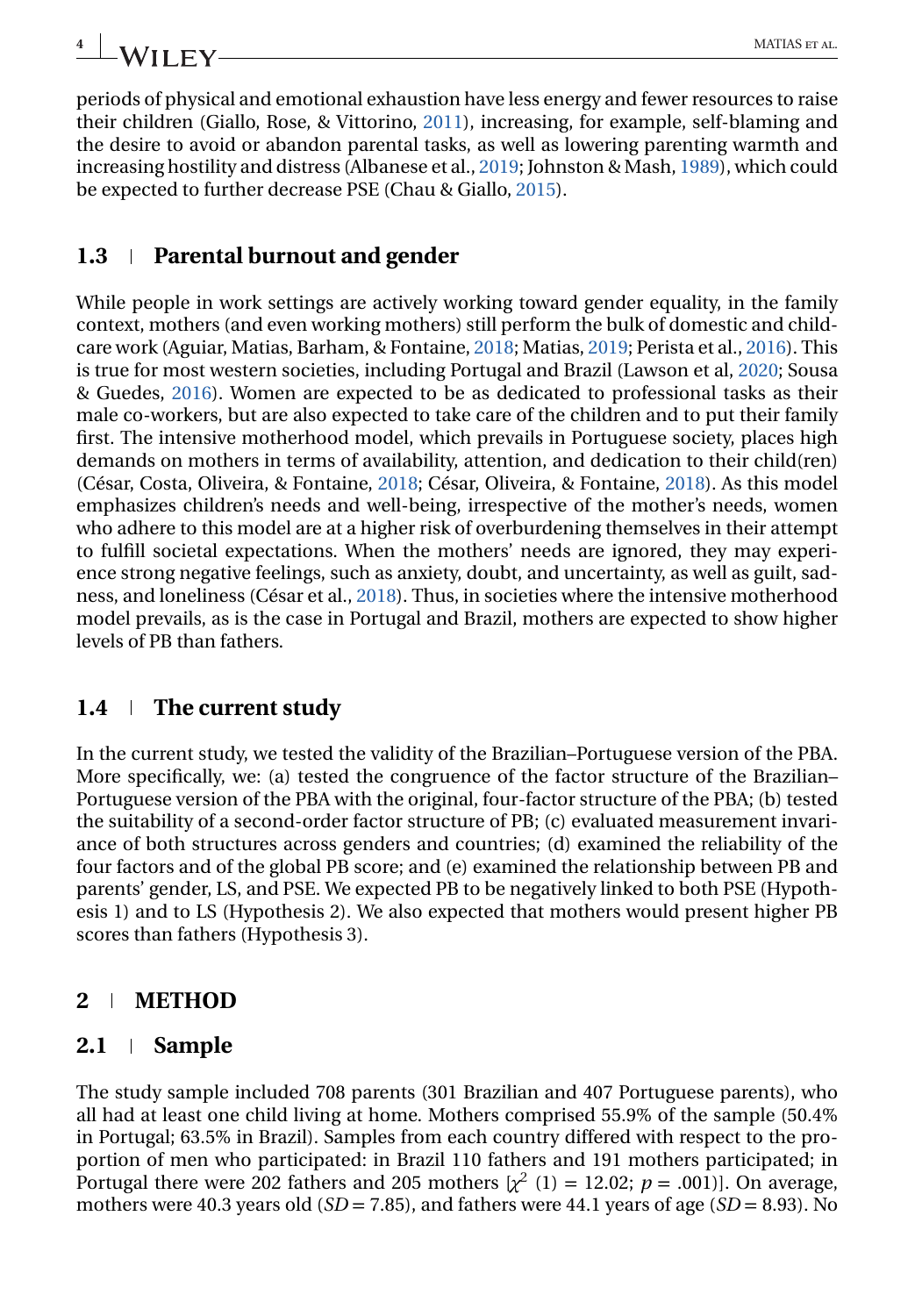MATIAS ET AL. **5**<sup>5</sup>

differences were found between the two samples, with respect to age  $\left[t\left(595.89\right)\right]=.27$ ;  $p=$ .786]: Portuguese participants' mean age was 41.9 years (*SD* = 8.12) and Brazilian participants were 42.0 years old (*SD* = 9.09).

The Portuguese and Brazilian samples were equivalent in terms of household composition (number of individuals who lived with the respondent)  $[\chi^2(3)] = 1.95$ ;  $p =$ .583], number of children [*t* (705) = −.19; *p* = .058], and age of the youngest child [*t* (276.88) = .71; *p* = .481]. Around 90% of the participants were part of a two-parent family (88.8% Portuguese; 90.6% Brazilian); 3% were single parents (3.3% and 3.4% for Portuguese and Brazilian participants, respectively); 6.3% of Portuguese and 4% of Brazilian participants were part of step-families, and 1.5% of Portuguese and 1% of Brazilians were part of multigenerational families. Overall, the participants had from one to five children, who were between 1 to 48 years of age. The mean age of their youngest child was 8.3 years ( $SD = 6.47$ ) for Portuguese families and 8.8 years ( $SD = 7.55$ ) for Brazilian families.

The Portuguese and Brazilian samples differed with respect to mean educational levels  $[t(699) = 3.40; p = .001]$ , with the Portuguese parents having, on average, 14.9 years of education  $(SD = 3.84)$  and the Brazilians 15.9 years of education  $(SD = 4.22)$ .

Finally, the proportion of working individuals in each sample also differed  $[\chi^2(1) = 32.03;$ *p* <.001)]: around 92.8% of the Portuguese and 75.4% of the Brazilian respondents were working parents.

The representativity of each sample was also examined. Based on the most recent national census data, for Portugal (INE, [2011\)](#page-14-0), of the total number of families with children, 75% included two parents, and 75% of these were employed. A more marked difference, however, was found for educational level. In the Portuguese sample, 85.8% had 12 years of education or more. According to the latest statistics, only 28% of employed individuals in the age range of 15–64 had more than 12 years of schooling, (Pordata, [2020\)](#page-15-0). Furthermore, the employment rate is much higher when individuals have higher levels of education: 79.2% for individuals with more than 12 years of education and 69.9% for individuals with secondary level education, compared to 62.3% for individuals with 6 years of school (Pordata, [2020\)](#page-15-0). The composition of our Portuguese sample was similar to the national population of families with children with respect to family composition (88.8% were two-parent families) and involvement in paid work (90%).

A similar pattern was observed when comparing the composition of the Brazilian sample with information from the most recent National Household Sample Survey [PNAD/IBGE], in Brazil (PNAD, [2016\)](#page-15-0). The age of the Brazilian study participants  $(42.0 \pm 9.09 \text{ years})$  was similar to the age distribution in the general population, as 56.2% of the Brazilian population (15 years of age or over) was between 25 and 54 years of age. Most children (55.5%) were living with a couple, 33% lived in multigenerational households, and 12.5% lived with only one parent. Furthermore, for 62.7% of the couples with children, both members of the couple had paid employment. In the current study, 90.6% of Brazilian respondents were in a stable relationship and 75.4% were working parents. One of the most important differences between the general population and the composition of the Brazilian sample involved educational levels, which were higher in our sample  $(15.9 \pm 4.22 \text{ years})$  than in the general population, considering those in the age bracket where our sample was concentrated. For those in the general population over 25 years of age, only 26.9% have more than 12 years of education.

Most participants completed the study materials online, and this can help explain why participation rates were higher among parents with a higher education than for those with lower educational levels.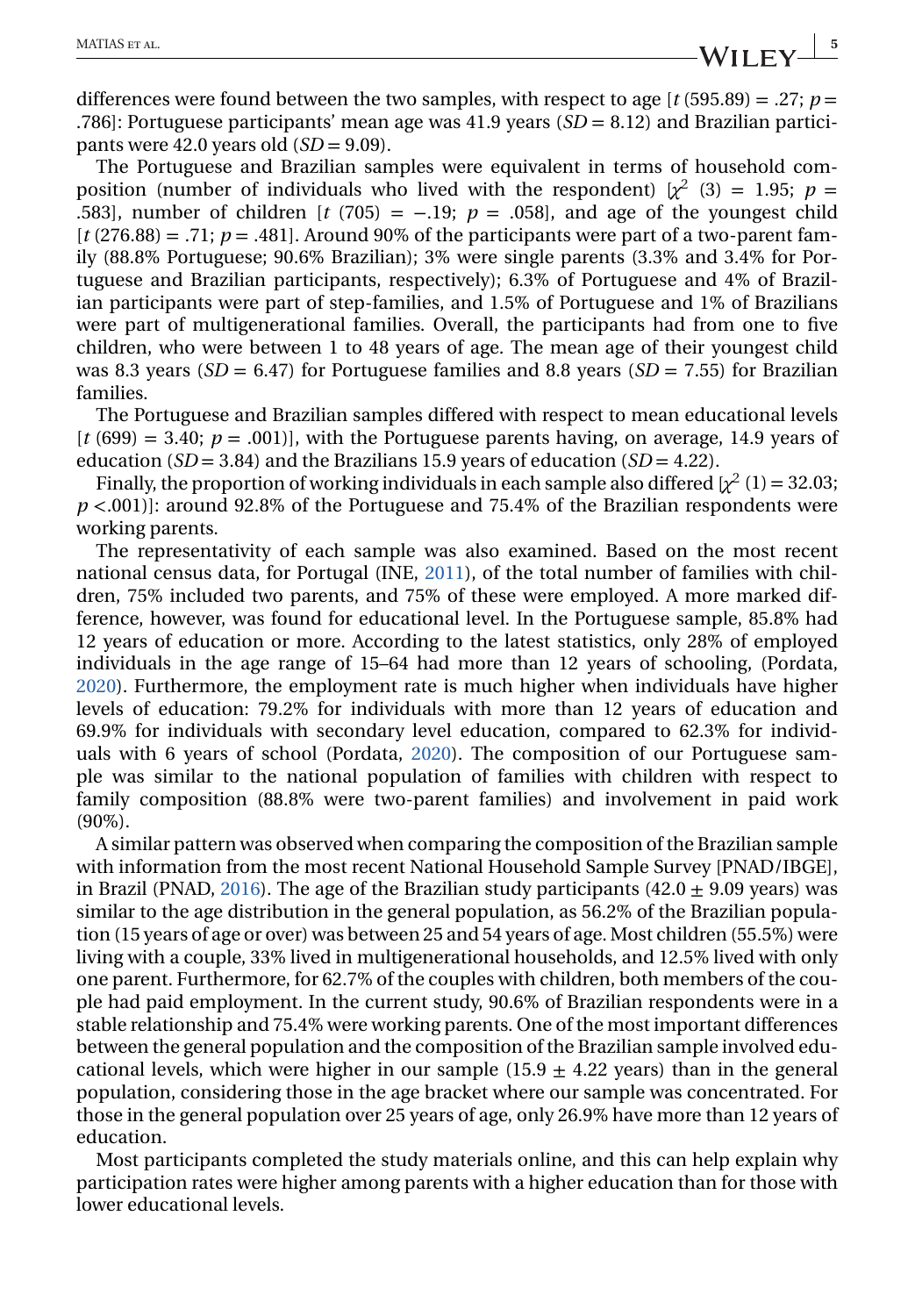# **6** MATIAS ET AL.

### **2.2 Procedure**

The current study was part of the International Investigation of Parental Burnout (IIPB) project, a consortium involving 40 countries. We used blind translation and back translation procedures to reach the final version of the Portuguese instrument, respecting language specificities in Brazil and Portugal (see the Appendix).

Both ethics committees in Portugal (FPCEUP-CE: 2017/12-12) and in Brazil (CAAE: 99681118.1.0000.5504) approved this study. First, participants received an informed consent form assuring them that their data would remain anonymous and clarifying that they could withdraw at any time. We used online and paper-and-pencil procedures to distribute the survey in both countries. This dual-format approach (online and paper–pencil) allowed us to reach a broader range of participants. Online surveys tend to elicit high response rates from highly educated individuals and from women (Stoop, [2005;](#page-15-0) Stoop, Billiet, Koch, & Fitzgerald, [2010\)](#page-15-0). Thus, by combining online surveys with a paper and pencil approach we were able to: (a) reach parents from diverse geographic regions, and (b) to encourage the participation of fathers and of parents with lower educational levels.

The online survey was disseminated mainly using social media (i.e., Facebook groups and pages created by or for parents, researchers' personal pages, and university mailing lists). Researchers also contacted schools to help disseminate the survey links. The paperand-pencil questionnaires were distributed to a community sample of fathers and mothers, via articulation with local communities and schools in urban and rural areas, and using snowball sampling.

#### **2.3 Measures**

**Socio-demographics** included age, gender, number of children, age of their children, nationality, marital status, type of family, and level of education.

**Parental burnout** was assessed using the PBA (Roskam et al., [2018\)](#page-15-0), adapted to Brazilian and European usage of Portuguese language. The PBA is considered the gold-standard measure of parental burnout and several studies presenting evidence for the validity and reliability of the French, English, and Spanish versions of the PBA have now been published (e.g., Lin et al., [2020;](#page-14-0) Lin et al., [2020;](#page-14-0) Manrique-Milones et al., [2020;](#page-14-0) Pérez-Diaz & Cádiz, [2020\)](#page-15-0). The PBA is a 23-item questionnaire consisting of four subscales: Emotional Exhaustion, which refers to an extreme sense of exhaustion related to the parental role (nine items, e.g., "*I feel completely run down by my role as a parent*"), Contrast, which evaluates perceptions of differences between how parents feel now, compared to how they felt in the past (six items, e.g., "*I'm no longer proud of myself as a parent*"), Feelings of Being Fed Up, when parents no longer enjoy being with their children (five items, e.g., "*I can't stand my role as father/mother any more*"), and Emotional Distancing, which refers to situations in which parents disengage emotionally, rather than physically, from their children (three items, e.g., "*I do what I'm supposed to do for my child(ren), but nothing more*"). Items are rated on a 7-point frequency scale: *never* (0), *a few times a year or less* (1), *once a month or less* (2), *a few times a month* (3), *once a week* (4), *a few times a week* (5), *every day* (6).

**Life satisfaction** was measured using the Satisfaction with Life Scale (Diener, Emmons, Larsen, & Griffin, [1985\)](#page-13-0) adapted to European Portuguese by Simões [\(1992\)](#page-15-0) and to Brazilian Portuguese by Gouveia, Milfont, Fonseca, and Coelho [\(2009\)](#page-14-0). It is a five-item instrument that asks people about their feelings and attitudes regarding the current moment of their lives (e.g., "*In most ways, my life is close to my ideal*"), widely used to measure global LS. Items are rated on a 7-point Likert scale (from 1—*Totally disagree* to 7—*Totally agree*).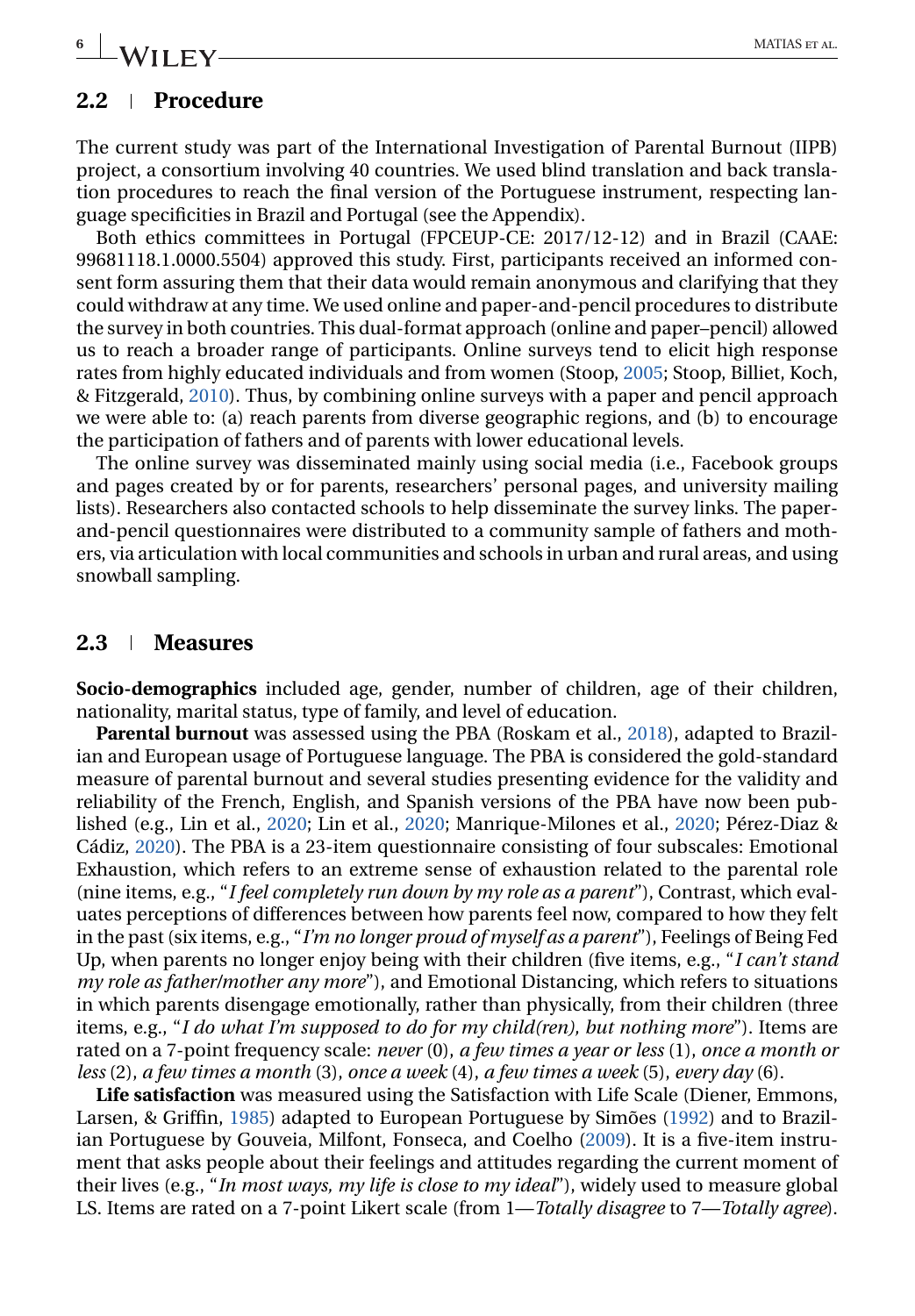Cronbach's alpha values were .85 and .88 for the Portuguese and Brazilian samples, respectively, and .85 and .87 for men and women.

**Parenting self-efficacy** was measured using the Portuguese version of the Parenting Sense of Competence Scale (Johnston & Mash, [1989\)](#page-14-0); adapted for use in Portugal by Seabra-Santos et al. [\(2015\)](#page-15-0) and for use in Brazil by Pardo, Freitas, Carvalho, and Fontaine [\(2018\)](#page-15-0). It is a two-factor instrument, encompassing an instrumental dimension (Efficacy) and an affective dimension (Satisfaction). In this study, we used only the *Efficacy* subscale, composed of seven items (e.g., "*If anyone can find the answer to what is troubling my child, I am the one*") which reflects perceived competence, problem-solving abilities, and capability in the parenting role. Items are rated on a 7-point Likert scale (from 1—*Totally disagree* to 7—*Totally agree*). Cronbach's alpha values were .84 and .83 for the Portuguese and Brazilian samples and .83 and .84 for men and women, respectively.

#### **2.4 Data analyses**

Preliminary analyses on skewness and kurtosis indicated that several PBA items deviated from normality. Thus, when conducting the confirmatory factor analysis (CFA) to test the four-factor model for the PBA proposed by Roskam et al. [\(2018\)](#page-15-0), and when testing the second-order factor model, we used the WLSMV estimator to correct for non-normality. We started by testing the four-factor structure on the total sample and then tested a secondorder factor structure with PB dimensions as first-order factors and global PB as secondorder factor. Testing this second-order factor structure allows us to ascertain the significance of the global score for PB. In subsequent steps, we assessed several levels of the psychometric equivalence of the PBA across countries and across genders (multi-group confirmatory factor analysis—MGCFA; Vandenberg & Lance, [2000\)](#page-15-0). We performed all analyses within a Structural Equation Modelling (SEM) framework using *Mplus* software (version 8; Muthén & Muthén, [2017\)](#page-14-0).

The first level of invariance, configural invariance, refers to whether the construct has the same pattern of free and fixed loadings across groups. The second level, metric or weak invariance, implies the constraining of factor loadings across groups. There is a misfit when at least one loading is not equivalent across groups. The third level, scalar or strong invariance, implies the constraining of item intercepts (or thresholds) (or factor means, in the second-order structure) across groups and signifies that the mean differences in the latent construct capture all mean differences in the shared variance of the items. Misfit occurs when at least one item has a non-invariant intercept (or threshold). Finally, residual or strict invariance means that the sum of specific variance and error variance is similar across groups. This fourth level of invariance is hard to achieve and is not a prerequisite for testing mean differences, because residuals are not part of the latent factors. Each level of invariance is compared with the previous level to test for changes in goodness of fit. We tested invariances for the first-order factor model and the second-order model.

We examined model fit using the chi-square goodness-of-fit statistic, the root mean square error of approximation (RMSEA), the comparative fit index (CFI), and the Tucker– Lewis index (TLI). Values lower than .08 for RMSEA, and greater than .95 for CFI and TLI indicate good model fit (Hu & Bentler, [1999\)](#page-14-0). CFA models with different levels of measurement invariance are nested models and can thus be directly compared using chisquare difference tests. However, because chi-square is overly sensitive to small, unimportant deviations from a "perfect" model in large samples, we used the criterion of a −.01 change in CFI for nested models (Chen, [2007;](#page-13-0) Cheung & Rensvold, [2002\)](#page-13-0). Rutkowski and Svetina [\(2014\)](#page-15-0) further suggest that changes in CFI of −.02 are appropriate for tests of metric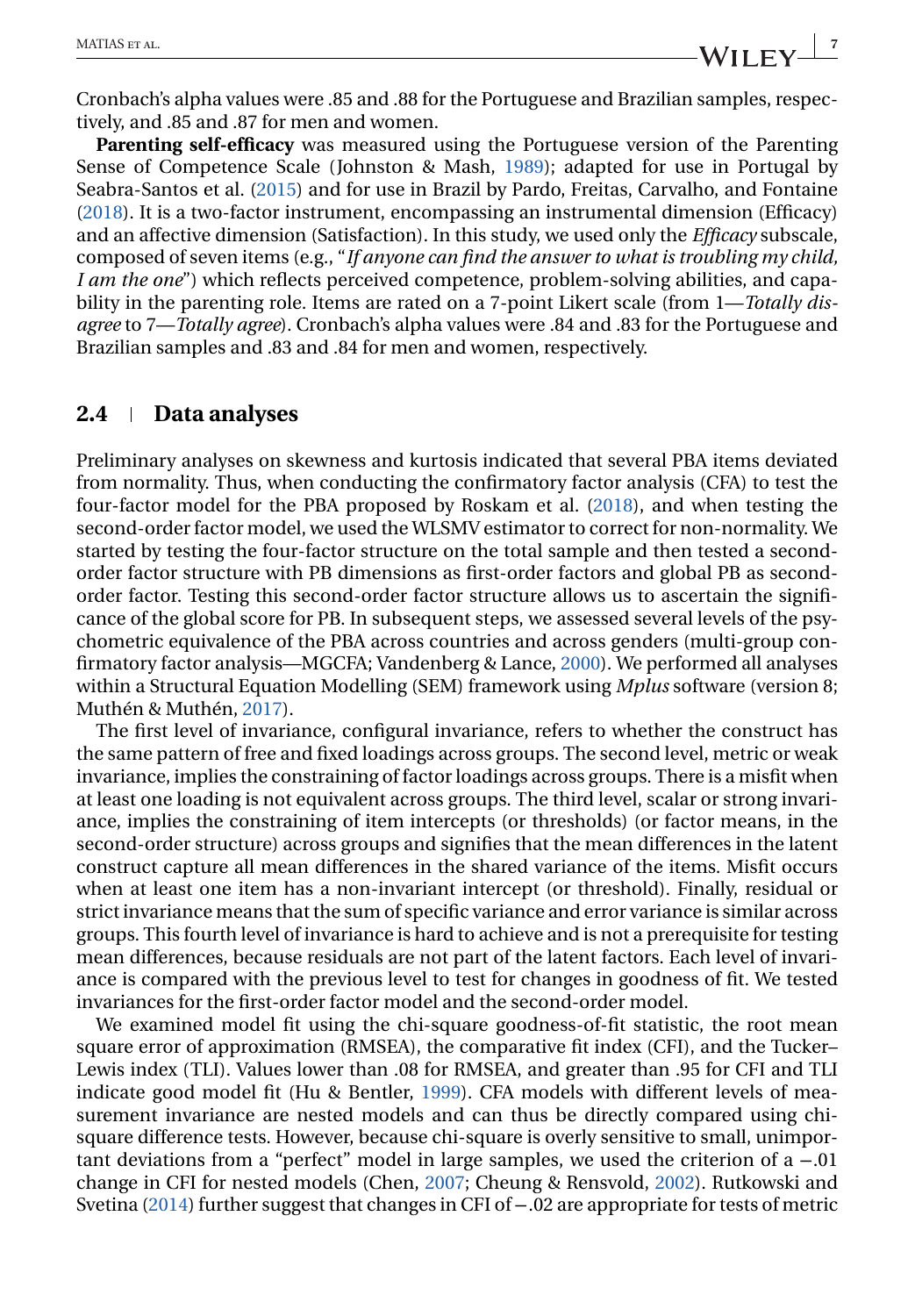invariance with large group sizes and −.01 for scalar invariance tests (see also Putnick & Bornstein, [2016,](#page-15-0) for a state-of-the-art discussion of this question).

To calculate reliability, we used Cronbach's alpha. These statistics used composite scores for each PB scale. These scores resulted from the mean of the item scores for each PB scale. After establishing structural validity, further evidence for construct validity was gathered through hypothesis testing (Mokkink et al., [2010\)](#page-14-0) based on Pearson bivariate correlations and *t*-tests using *SPSS 25* (IBM, [2017\)](#page-14-0).

#### **3 RESULTS**

### **3.1 Confirmatory factor analyses**

Based on the initial validation of the PBA (Roskam et al., [2018\)](#page-15-0), we tested a measurement model with four latent variables: Exhaustion, Contrast, Feeling Fed Up, and Emotional Distancing. This model fit the data well ( $χ²(223) = 1088.20$ ;  $p < .001$ ; CFI = .97; TLI = .96; RMSEA  $=$  .07) and all the estimated factor loadings were significant and higher than .68 (see Table [1\)](#page-8-0). Factors were correlated among themselves, ranging from  $r = 0.83 - 0.92$ , with  $p$  <.001. These results confirm the validity of the four-factor structure of the Brazilian– Portuguese version of the PBA and allowed us to proceed with conducting analyses of measurement invariance.

Considering the correlations among factors, and the theoretical conceptualization that PB is a second-order factor, we also tested a model with PB as second-order factor and all other dimensions as first-order factors. This model fit the data well, with indices of fit that were similar to indices for the first-order model  $[(\chi^2(225) = 1084.61; p < .001; CFI = .97; TLI]$ = .96; RMSEA = .07)]. The loadings of each first-order factor on the latent PB dimension ranged from .90 to .96, *p* < .001.

The comparison of the two solutions (second-order and the four first-order factors)  $[(\Delta \chi^2(2) = 3.50; p = .173]$  shows that both models fit the data equally well.

#### **3.2 Measurement invariance of the first-order factor model of PB between Portugal and Brazil and between men and women**

Having established a baseline model in the previous step, we first tested its metric, scalar, and residual invariance across countries. As shown in Table [2,](#page-9-0) ΔCFI provides support for metric (equal factor loadings across groups), scalar (equal thresholds across groups), and residual invariance (equivalence of items' residuals). Furthermore, model fit indices were good. Thus, we can assume strict invariance, which allows for comparing group means on the latent factors between countries.

Proceeding in a similar way, we next tested factor invariance across gender. Again, as reported in Table [2,](#page-9-0) the ΔCFI provides support for metric, scalar, and residual invariance. We found adequate model fit indices for all levels of invariance.

#### **3.3 Measurement invariance of the second-order factor model of PB between Portugal and Brazil, between men and women, and reliability**

As shown in Table [3,](#page-9-0) the second-order model of PB was invariant across countries at the scalar level (ΔCFI <.01), and model fit indices were good. Similarly, the second-order model of PB was invariant across gender at the scalar level, with good indices of model fit.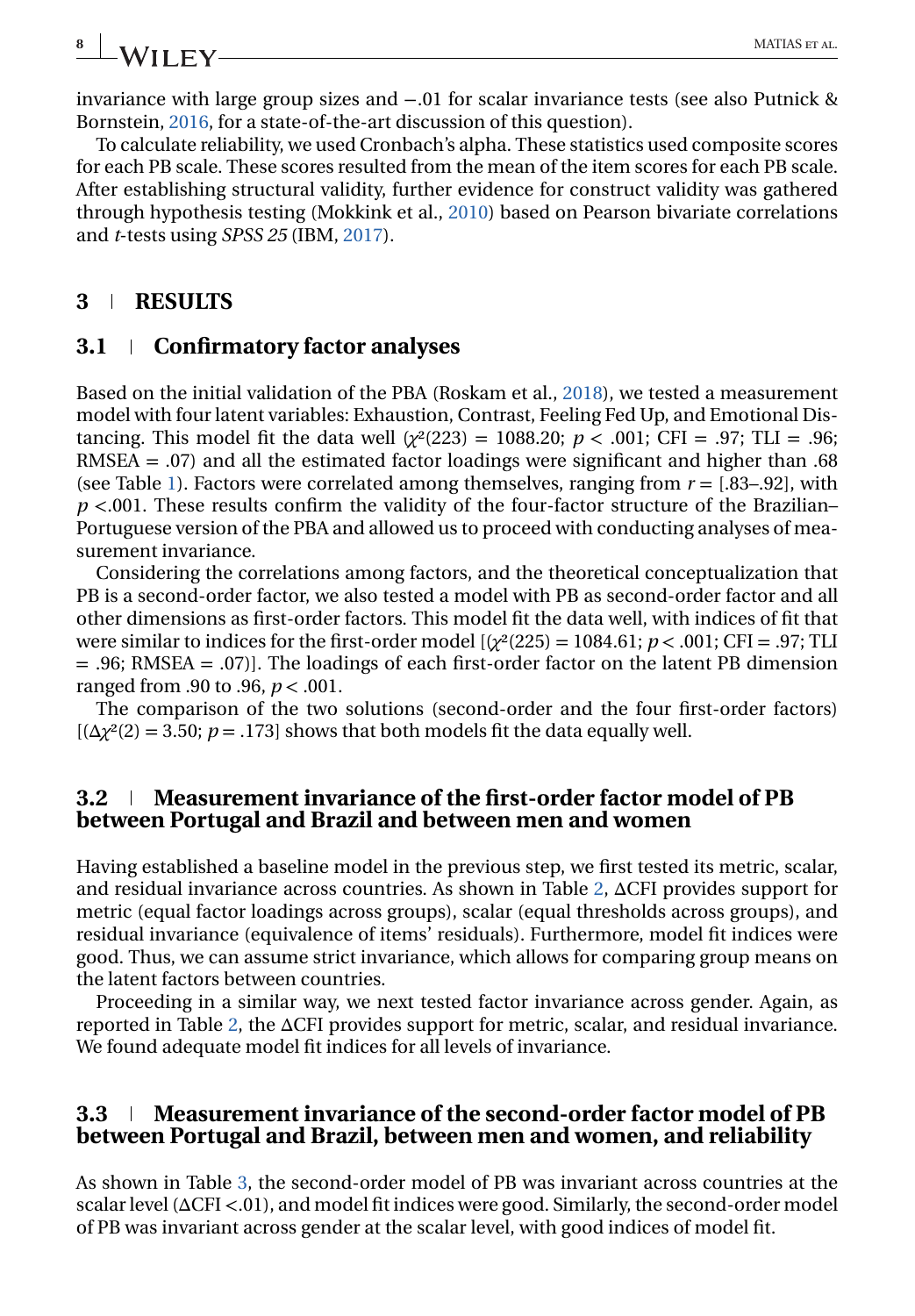|                            |                                                                                                                                | <b>CFA-PB</b>            |         |           |           |  |  |
|----------------------------|--------------------------------------------------------------------------------------------------------------------------------|--------------------------|---------|-----------|-----------|--|--|
|                            |                                                                                                                                | <b>EX</b>                | CO      | <b>FU</b> | <b>ED</b> |  |  |
| EX1                        | I feel completely run down by my role as a parent                                                                              | .89                      |         |           |           |  |  |
| EX <sub>2</sub>            | I have the sense that I'm really worn out as a parent                                                                          | .92                      |         |           |           |  |  |
| EX3                        | I'm so tired out by my role as a parent that sleeping doesn't<br>seem like enough                                              | .80                      |         |           |           |  |  |
| EX4                        | When I get up in the morning and have to face another day<br>with my child(ren), I feel exhausted before I've even<br>started. | .84                      |         |           |           |  |  |
| EX <sub>5</sub>            | I find it exhausting just thinking of everything I have to do<br>for my child(ren)                                             | .87                      |         |           |           |  |  |
| EX <sub>6</sub>            | I have zero energy for looking after my child (ren                                                                             | .85                      |         |           |           |  |  |
| EX7                        | My role as a parent uses up all my resources                                                                                   | .88                      |         |           |           |  |  |
| EX8                        | I sometimes have the impression that I'm looking after my<br>child(ren) on autopilot                                           | .71                      |         |           |           |  |  |
| EX9                        | I'm in survival mode in my role as a parent                                                                                    | .85                      |         |           |           |  |  |
| CO <sub>1</sub>            | I don't think I'm the good father/mother that I used to be to<br>my child(ren)                                                 |                          | .86     |           |           |  |  |
| CO <sub>2</sub>            | I tell myself that I'm no longer the parent I used to be                                                                       |                          | .78     |           |           |  |  |
| CO <sub>3</sub>            | I'm ashamed of the parent that I've become                                                                                     |                          | .89     |           |           |  |  |
| CO <sub>4</sub>            | I'm no longer proud of myself as a parent                                                                                      |                          | .86     |           |           |  |  |
| CO <sub>5</sub>            | I have the impression that I'm not myself any more when<br>I'm interacting with my child(ren)                                  |                          | .80     |           |           |  |  |
| CO <sub>6</sub>            | I feel as though I've lost my direction as a dad/mum                                                                           |                          | .92     |           |           |  |  |
| FU1                        | I can't stand my role as father/mother any more                                                                                |                          |         | .92       |           |  |  |
| FU <sub>2</sub>            | I can't take being a parent any more                                                                                           |                          |         | .94       |           |  |  |
| FU <sub>3</sub>            | I feel like I can't take any more as a parent                                                                                  |                          |         | .85       |           |  |  |
| FU4                        | I feel like I can't cope as a parent                                                                                           |                          |         | .87       |           |  |  |
| FU <sub>5</sub>            | I don't enjoy being with my child (ren)                                                                                        |                          |         | .72       |           |  |  |
| ED1                        | I do what I'm supposed to do for my child(ren), but nothing<br>more                                                            |                          |         |           | .68       |  |  |
| ED2                        | Outside the usual routines (lifts in the car, bedtime, meals),<br>I'm no longer able to make an effort for my child(ren)       |                          |         |           | .88       |  |  |
| ED <sub>3</sub>            | I'm no longer able to show my child(ren) how much I love<br>them                                                               |                          |         |           | .75       |  |  |
|                            | Cronbach's alpha                                                                                                               | .92                      | .88     | .87       | .71       |  |  |
| <b>Factor</b>              |                                                                                                                                | <b>Correlation</b>       |         |           |           |  |  |
|                            |                                                                                                                                | EX                       | CO      | <b>FU</b> | <b>ED</b> |  |  |
| EX                         | Exhaustion                                                                                                                     | $\overline{\phantom{0}}$ |         |           |           |  |  |
| CO                         | Contrast                                                                                                                       | $.84\,$                  |         |           |           |  |  |
| FU                         | Fed Up                                                                                                                         | .92                      | $.84\,$ |           |           |  |  |
| $\mathop{\rm ED}\nolimits$ | <b>Emotional Distancing</b>                                                                                                    | .83                      | $.85\,$ | .86       |           |  |  |

<span id="page-8-0"></span>**TABLE 1** Standardized regression weights, reliability index, and correlations among factors for the 23-item version of the PBA  $(N = 708)$ 

*Note*. All standardized regression weights and correlations are significant at *p* < .001.

Abbreviations: EX, exhaustion in the parental role; CO, contrast between real and ideal parental self; FU, feelings of being fed up with parenting; ED, emotional distancing from the child(ren).

Portuguese translations are presented in the Appendix.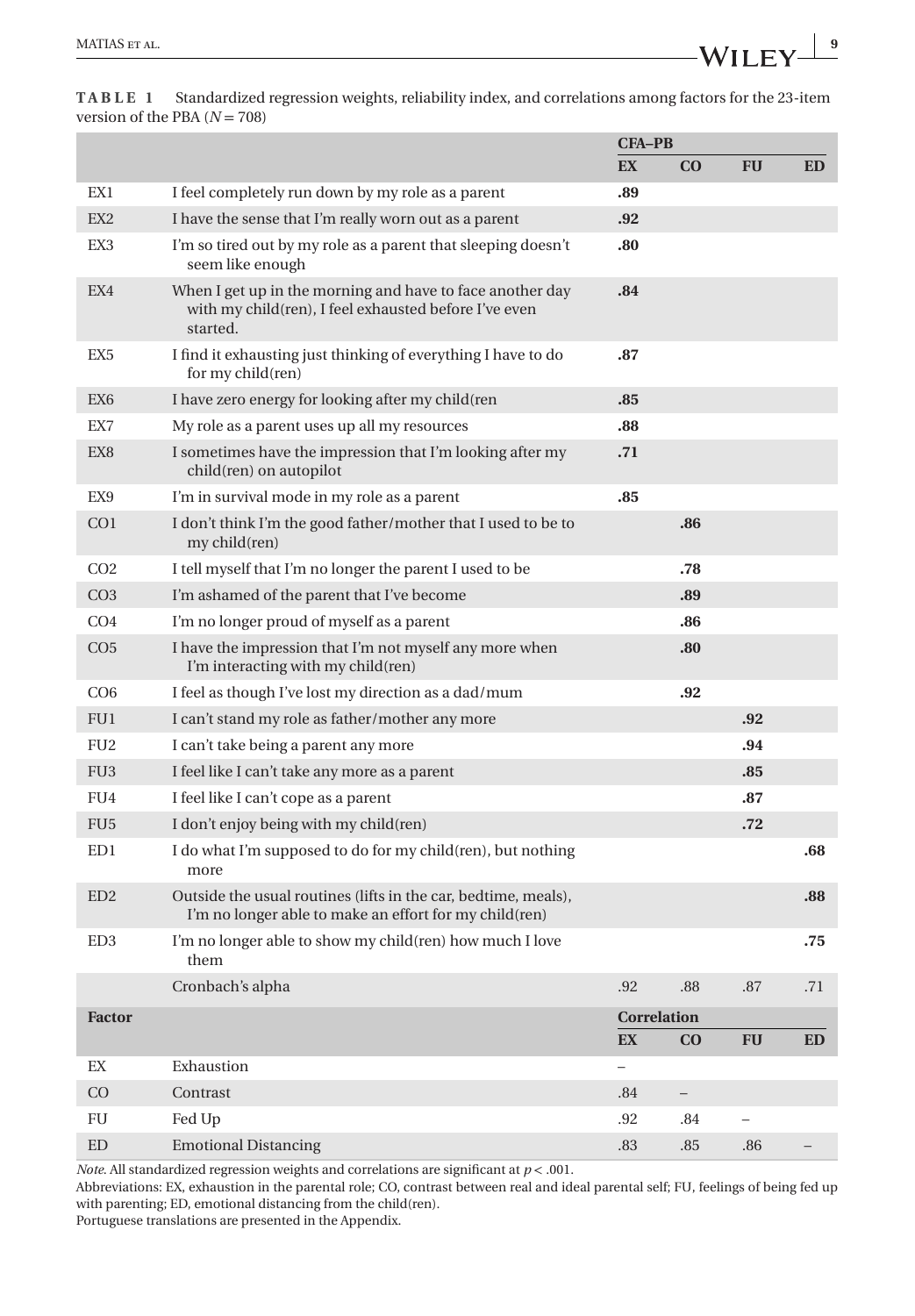|                        | <b>Goodness of fit</b> |            |            |              | <b>Model comparison</b>  |                                |              |                   |
|------------------------|------------------------|------------|------------|--------------|--------------------------|--------------------------------|--------------|-------------------|
| <b>Model tested</b>    | $\chi$ 2 (df)          | <b>CFI</b> | <b>TLI</b> | <b>RMSEA</b> | <b>Compared</b><br>model | $\Delta \chi$ 2 ( $\Delta$ df) | $\Delta$ CFI | $\triangle$ RMSEA |
| Country                |                        |            |            |              |                          |                                |              |                   |
| M1-Configural          | 1275.22 (446)***       | .97        | .97        | .07          |                          |                                | -            |                   |
| M2-Metric              | $968.65(469)$ ***      | .98        | .98        | .06          | M1                       | $39.94(23)*$                   | .01          | $-.02$            |
| M3-Scalar              | $1235.16(531)$ ***     | .98        | .98        | .06          | M <sub>2</sub>           | $120.80(62)$ ***               | $-.01$       | .01               |
| M4-Residual            | 1338.19 (508)***       | .97        | .97        | .07          | M <sub>3</sub>           | $48.26(23)$ **                 | $-.00$       | .01               |
| Gender                 |                        |            |            |              |                          |                                |              |                   |
| M1-Configural          | $1145.08(446)$ ***     | .97        | .96        | .07          | -                        | -                              | -            |                   |
| M2-Metric              | $1022.60(465)$ ***     | .97        | .97        | .06          | M1                       | $34.91(19)^*$                  | .01          | $-.01$            |
| M <sub>3</sub> -Scalar | $1115.25(531)$ ***     | .97        | .97        | .06          | M <sub>2</sub>           | 147.42 (66)***                 | $-.00$       | $-.00$            |
| M4-Residual            | $1165.72(508)$ ***     | .97        | .97        | .06          | M <sub>3</sub>           | $47.13(23)$ **                 | $-.00$       | .00               |

<span id="page-9-0"></span>**TABLE 2** Goodness-of-fit indices and measurement invariance of the PBA four-factor model, across countries and gender

 $*p$  < .05.

\*\**p* < .01.

\*\*\**p* <.001.

**TABLE 3** Goodness-of-fit indices and measurement invariance of the PBA second-order model across countries and gender

| <b>Goodness of fit</b> |                    |            |     |              | <b>Model comparison</b>         |                                 |                   |                   |
|------------------------|--------------------|------------|-----|--------------|---------------------------------|---------------------------------|-------------------|-------------------|
| <b>Model tested</b>    | $\chi$ 2 (df)      | <b>CFI</b> | TLI | <b>RMSEA</b> | <b>Compared</b><br><b>Model</b> | $\Delta \chi$ 2 ( $\Delta df$ ) | $\Delta$ CFI      | $\triangle$ RMSEA |
| Country                |                    |            |     |              |                                 |                                 |                   |                   |
| M1—Configural          | 1288.66 (450)***   | .97        | .97 | .07          | $\overline{\phantom{0}}$        | $\qquad \qquad -$               | $\qquad \qquad -$ |                   |
| M2-Metric              | $1100.51(405)$ *** | .98        | .98 | .06          | M1                              | $53.10(25)$ ***                 | .01               | $-.01$            |
| M <sub>3</sub> -Scalar | 1303.27 (540)***   | .97        | .98 | .06          | M <sub>2</sub>                  | $322.56(65)$ ***                | $-.01$            | .00               |
| Gender                 |                    |            |     |              |                                 |                                 |                   |                   |
| M1—Configural          | $1147.77(450)$ *** | .97        | .96 | .07          |                                 |                                 |                   |                   |
| M2-Metric              | $1000.81(475)$ *** | .98        | .97 | .06          | M1                              | $43.41(25)^*$                   | .01               | $-.01$            |
| M3—Scalar              | $1130.08(540)$ *** | .97        | .97 | .06          | M <sub>2</sub>                  | $208.99(65)$ ***                | $-.00$            | .00               |

 $*p < .05$ .

 $*^*p < .01$ . \*\*\**p* < .001.

In the current sample, factors showed good to excellent reliability, ranging from .71 to .92 (see Cronbach's alphas in Table [4\)](#page-10-0).

## **3.4 Construct validity: Relations of PB with PSE and LS**

To further establish the construct validity of the PBA, and through hypothesis testing, we examined Pearson bivariate correlations, considering the global and subscale scores for PB, PSE, and LS (see Table [5\)](#page-10-0). Correlations indicated that, as expected, global PBA and all PBA subscales correlated negatively with both LS and PSE (*r* = −.19 to −.43). Thus, higher levels of PB are associated with lower life satisfaction and lower self-efficacy in the parental role.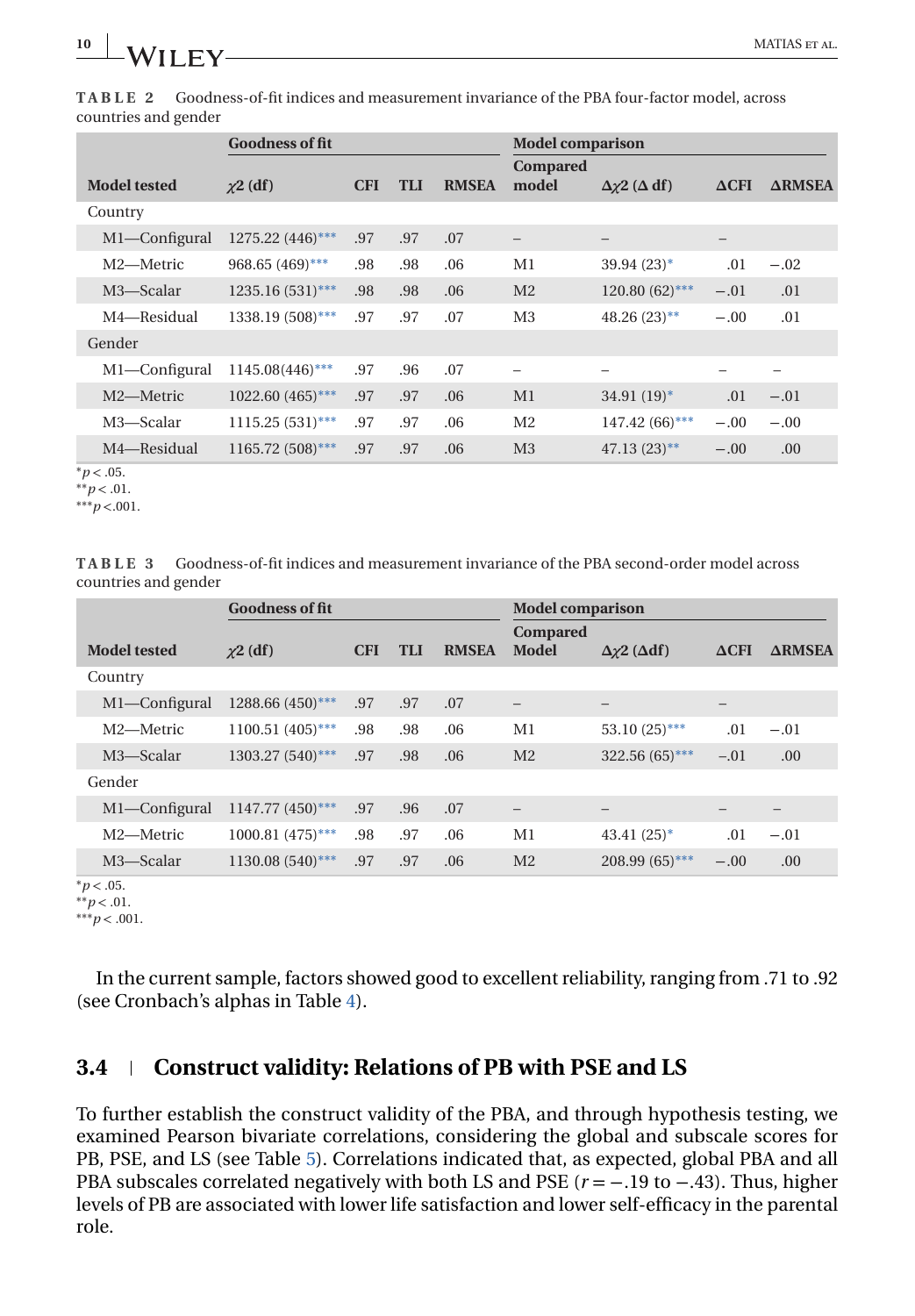|               | <b>PB-Global</b> | <b>Exhaustion</b> | <b>Contrast</b> | <b>Feeling Fed</b><br>Up | <b>Emotional</b><br><b>Distancing</b> |
|---------------|------------------|-------------------|-----------------|--------------------------|---------------------------------------|
| Portugal      | .96              | .93               | .91             | .91                      | .72                                   |
| <b>Brazil</b> | .94              | .90               | .84             | .82                      | .71                                   |
| Men           | .94              | .93               | .83             | .77                      | .72                                   |
| Women         | .95              | .92               | .89             | .88                      | .71                                   |

<span id="page-10-0"></span>**TABLE 4** Reliability coefficients for the total score and subscales of PB, for each gender and country

| <b>TABLE 5</b> Pearson bivariate correlations among PB total and factor scores, parental self-efficacy and |  |
|------------------------------------------------------------------------------------------------------------|--|
| satisfaction with life, and comparison of PB, by gender                                                    |  |

|                              | 1                     | $\overline{2}$         | 3                        | $\overline{4}$        | $\overline{5}$        | 6                    | $\overline{7}$  |
|------------------------------|-----------------------|------------------------|--------------------------|-----------------------|-----------------------|----------------------|-----------------|
| 1. PBA total                 | -                     |                        |                          |                       |                       |                      |                 |
| 2. Exhaustion                | .92                   |                        |                          |                       |                       |                      |                 |
| 3. Contrast                  | .90                   | .75                    | $\overline{\phantom{m}}$ |                       |                       |                      |                 |
| 4. Fed Up                    | .89                   | .77                    | .72                      |                       |                       |                      |                 |
| 5. Emotional<br>Distancing   | .82                   | .62                    | .70                      | .65                   |                       |                      |                 |
| 6. Parental<br>self-efficacy | $-.38$                | $-.31$                 | $-.43$                   | $-.32$                | $-.30$                |                      |                 |
| 7. Life satisfaction         | $-.27$                | $-.25$                 | $-.28$                   | $-.23$                | $-.19$                | .32                  |                 |
| Men Mean (SD)                | 1.54<br>(2.45)        | .62<br>(.91)           | .36<br>(.65)             | .22<br>(.60)          | .33<br>(.69)          | 5.14<br>(.83)        | 5.02<br>(1.07)  |
| Women Mean (SD)              | 3.45<br>(3.58)        | 1.49<br>(1.29)         | .80<br>(.96)             | .61<br>(.97)          | .56<br>(.81)          | 4.87<br>(.98)        | 4.87<br>(1.20)  |
| $\mathfrak{t}$<br>$(d\beta)$ | $-8.04***$<br>(692.7) | $-10.48***$<br>(697.7) | $-7.18***$<br>(690.7)    | $-6.45***$<br>(671.6) | $-3.94***$<br>(701.8) | $3.68***$<br>(629.9) | 1.67<br>(629.4) |
| $\boldsymbol{d}$             | 0.62                  | 0.78                   | 0.54                     | 0.48                  | 0.31                  | 0.30                 | 0.13            |

*Note*. All correlations were significant at *p* < .001.

\*\*\**p* < .001.

## **3.5 Additional evidence of validity: Gender differences in PB**

Tests for gender differences in PB are also presented in Table 5. Findings indicate that women had significantly higher PBA scores than men, both for the global score and on each subscale. The effect sizes for these differences were moderate  $(d = .48$  to .78), with the exception of emotional distancing, which was slightly inferior (*d* = .30).

## **4 DISCUSSION**

Although PB is a construct that was recently introduced in the scientific literature, fathers and mothers readily recognize this subjective experience. In this paper, we aimed to test the psychometric properties of the Brazilian–Portuguese version of the PBA. Our findings show that the PBA is a reliable, robust, and equivalent measure of PB for parents in Portugal and Brazil, and for both mothers and fathers. In lay terms, we may affirm that PB, as assessed using the PBA, measures the same experience and holds the same meaning across countries and genders. This is supported by evidence indicating: (a) goodness of fit for the theory-based, second-order model; (b) invariance at the metric, scalar ,and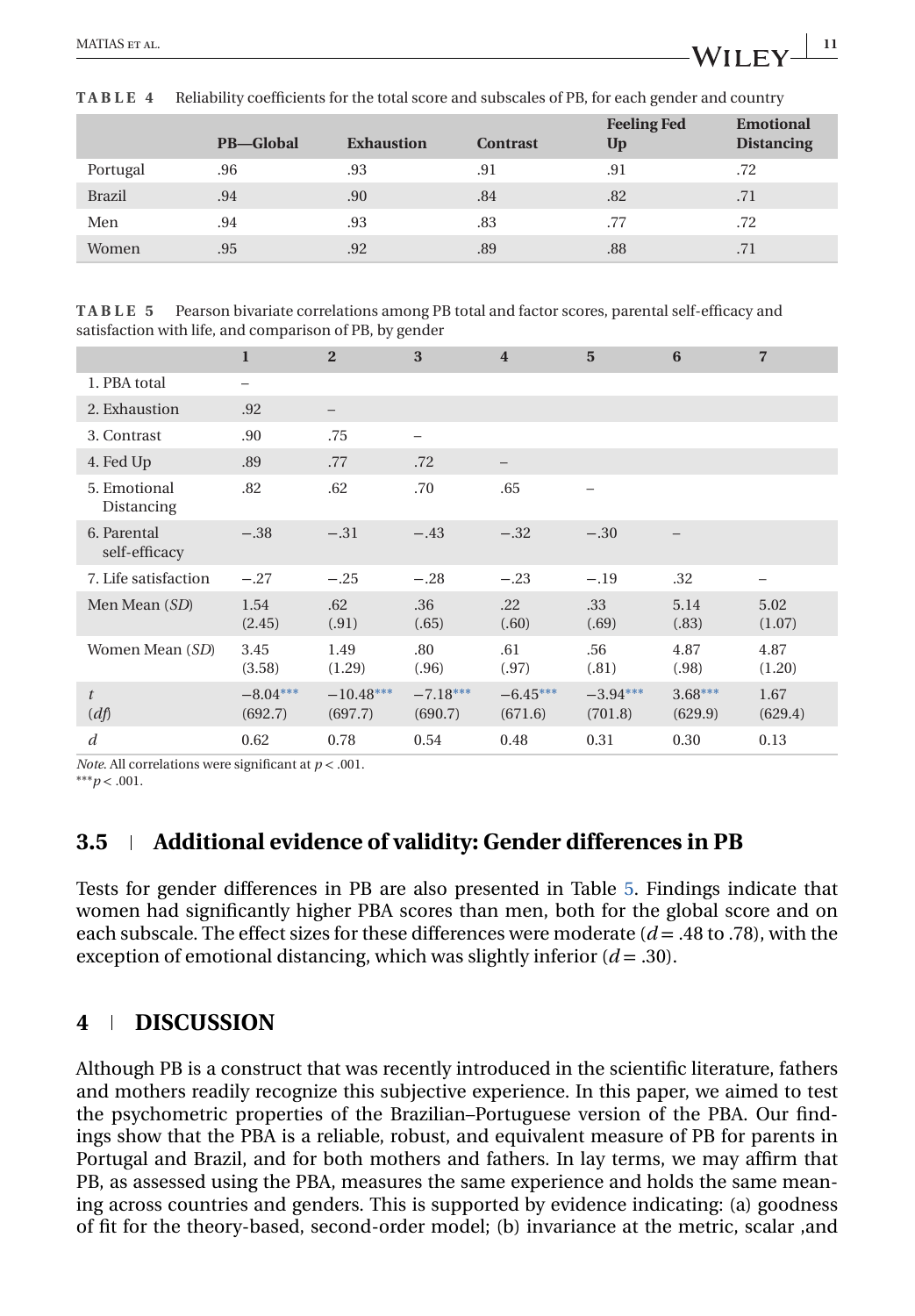residual levels for parents in Portugal and Brazil, and for mothers and fathers; and (c) good to excellent reliability coefficients. Our results are comparable to those reported for the English and French versions of this instrument (Roskam et al., [2018\)](#page-15-0), and for the Spanish version (Manrique-Milones et al., [2020\)](#page-14-0). The findings of scalar invariance for gender and country are very promising, as this indicates that researchers can safely compare PBA scores between countries and genders, and can analyze differential relations in the latent factors across groups. Moreover, the finding that a second-order factor structure fits well to the data supports the idea that, although there are different facets of parental burnout, the total score can also be used as a valid and reliable indicator of a state of overwhelming stress in the parenting role. That is, our results provide evidence for the psychometric robustness of a composite indicator and for the robustness of each facet of PB. Thus, researchers have the option of using the total PB score or scores for selected PB facets, depending on their specific research questions.

Overall, our findings provide evidence for the construct validity of the Portuguese versions of the PBA (Mokkink et al., [2010\)](#page-14-0). First, based on hypothesis testing, our results indicate that higher PB (across all its dimensions) is related to lower LS and lower PSE. Moreover, the strength of these correlations (classified as moderate) indicates that PBA evaluates a construct distinct from PSE or LS. Additional evidence of validity was found based on the results indicating gender differences. As expected, PB affects women more than men, and women may therefore be at higher risk for PB, and, thus, for lower quality interactions with their children. Indeed, the effect sizes for gender differences were large in magnitude. Though not directly linked to our hypotheses, we also found a moderate effect indicating that mothers had lower self-efficacy than fathers. Finally, the use of slightly different wording in the questionnaires used in each country increased the face validity of the measure and was needed to culturally adapt the items and the construct.

#### **4.1 Contributions of the Brazilian–Portuguese version**

Given that Portuguese is one of the most widely spoken languages in the world, this study is important as it supports the use of this instrument in many countries, located in five continents: South America (Brazil), Africa (Angola, Mozambique, Guinea-Bissau, Cape Verde, Equatorial Guinea, and São Tomé e Príncipe), Asia (Macau), Europe (Portugal), and Oceania (East Timor). The results of our study suggest that the Portuguese-language version of the PBA is a valid and reliable measure that can be used for cross-cultural studies, and that can be used by both researchers and clinicians in Portuguese-speaking countries or, in other countries with Portuguese-speaking immigrants. This provides a tool for testing predictions based on the PB theory, permitting further development and refinement of these ideas.

Our findings add to the existing literature, indicating that parental burnout is linked to lower PSE and lower life satisfaction, as predicted (e.g., Mikolajczak et al., [2018;](#page-14-0) Roskam et al., [2017\)](#page-15-0). Feeling overwhelmed by the demands of raising children seems to drain the parents' emotional and psychological resources, leading to negative perceptions of their ability to accomplish parental tasks, and limiting their ability to feel satisfied with their lives. Also, women were found to report a lower sense of self-efficacy compared to fathers, which increased the mothers' vulnerability to PB. These findings point to the pervasive and nefarious secondary effects of PB, especially for mothers.

Indeed, in macrosocial terms, our overall pattern of findings highlights the greater vulnerability of mothers to PB. This higher risk is consistent with the higher percentage of mothers (more than 80%) who assume primary responsibility for childcare, for stimulating their children's development, for doing housework, and for handling emotional tasks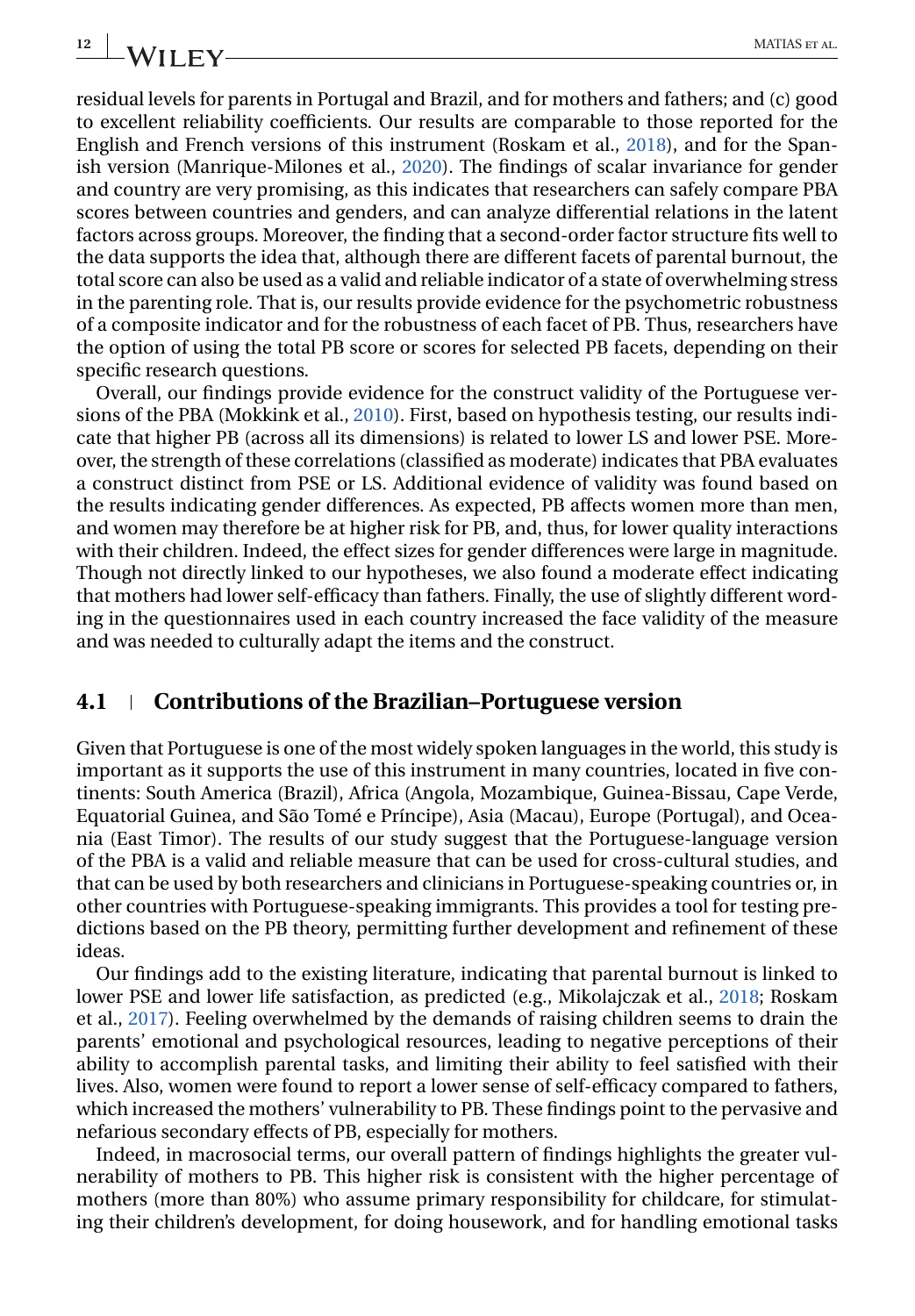within the family, both in Portugal and Brazil (Lawson et al., [2020;](#page-14-0) Perista et al., [2016;](#page-15-0) Sousa & Guedes, [2016\)](#page-15-0). Although PB is more prevalent among women, some fathers also experience high levels of burnout is not null. The intensive motherhood model that dominates Portuguese society is also starting to be applied to fathers. César, Oliveira, and Fontaine [\(2020\)](#page-13-0) observed the rise of a broader, intensive parenting model that imposes high demands on both parents and relates to negative feelings that affect mothers' quality of life and well-being (César et al., [2018;](#page-13-0) César et al., [2018\)](#page-13-0). Although women report higher PB, men's PB seems to have a stronger impact on their mental health and is more strongly associated with neglectful behavior toward their children (Roskam & Mikolajczak, [2020\)](#page-15-0). Thus, interventions should target both genders.

The Portuguese-language PBA will be useful to assess the efficacy and effectiveness of both preventive and clinical intervention programs (Brianda, Roskam, & Mikolajczak, [2019;](#page-13-0) Leijten et al., [2018\)](#page-14-0), at family and community levels in Portuguese-speaking countries. This instrument may also allow for a wide range of theory-building research, such as testing mediator and moderator models and dyadic (or triadic) influences in cross-sectional or longitudinal studies, as well as in intercultural research.

## **4.2 Limitations**

Despite its strengths, this study has some limitations. First, voluntary participation and online data collection can lead to self-selection biases. It is possible that a higher proportion of parents with lower PB participated in the study, compared to people facing significant levels of burnout. Second, people with higher levels of education were overrepresented in our sample, which may in part be due to the use of online participation, and in part because most of our Brazilian sample was collected in some of the country's most developed regions (the Southeast region of Brazil), and many participants were connected with someone from the university community. In future studies, the PBA should be tested with a greater number of parents from different regions and with parents whose socioeconomic and educational conditions are more diverse.

## **5 CONCLUSION**

Despite these limitations, this is the first study to show that PB also affects Portuguese and Brazilian parents. Because of the impact of PB on family members' well-being and social functioning, assessing this construct with a valid and reliable instrument will allow for a better understanding of this phenomenon and of any differences that occur in Portuguesespeaking countries, compared to other countries, due to cultural factors such as the intensive motherhood model. This understanding is crucial for evidence-based design of both preventive and intervention programs that address PB.

#### **ETHICS APPROVAL**

The study design and data collection procedures have been approved by the ethics committee of the participant institutions in Portugal (FPCEUP-CE: 2017/12-12) and in Brazil (CAAE: 99681118.1.0000.5504).

#### **CONSENT TO PARTICIPATE**

Written informed consent was obtained from all individual participants included in the study. Additional written consent was obtained to publish data in scientific journals.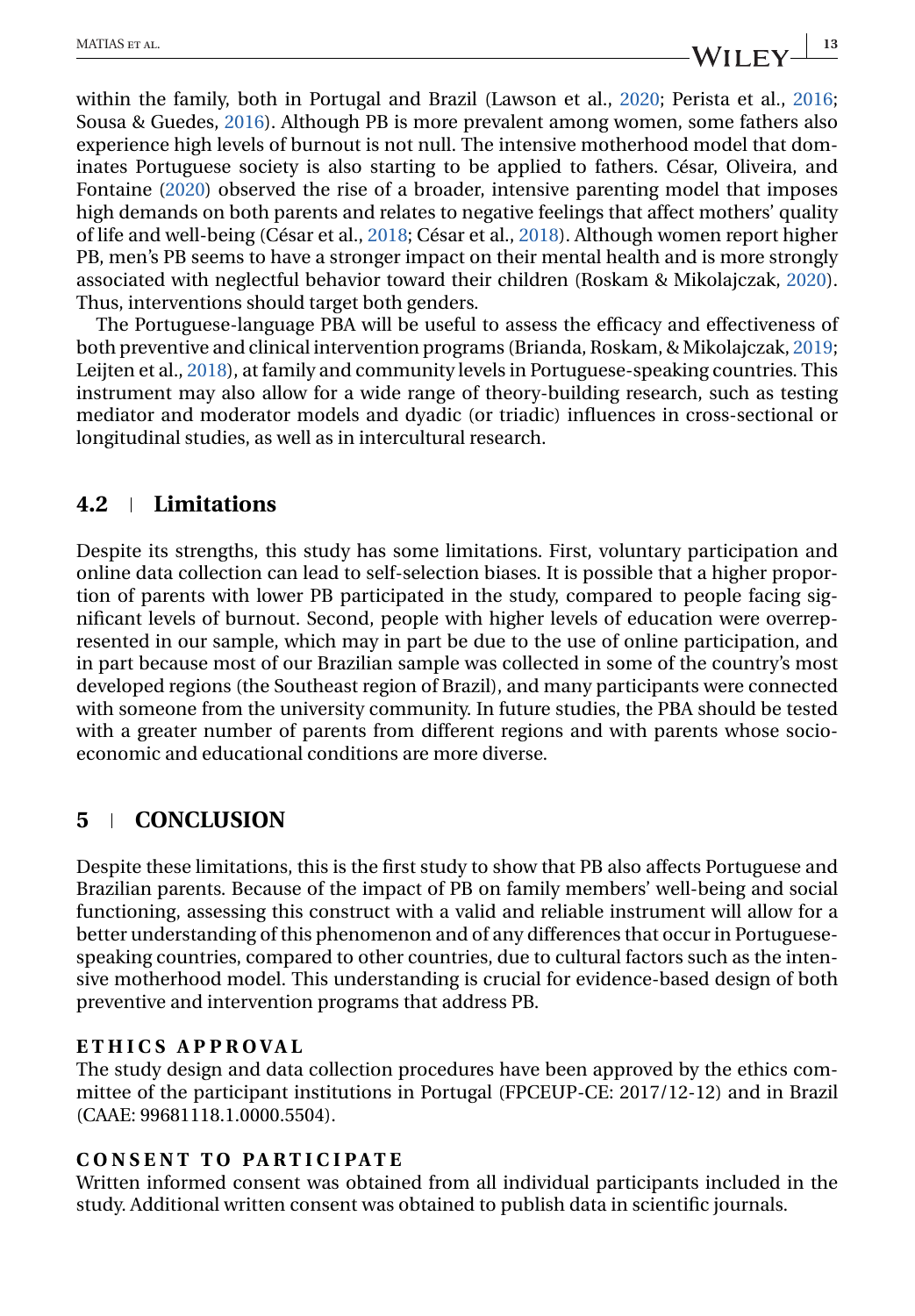# <span id="page-13-0"></span>**14** MATIAS ET AL.

#### **DATA AVAILABILITY STATEMENT**

The data that support the findings of this study are available from the corresponding author upon reasonable request.

#### **FUNDING INFORMATION**

FEDER through the Operational Competitiveness Factors Program—COMPETE, within project PTDC/MHC-CED/5218/2012.

#### **ACKNOWLEDGMENT**

The authors thank the International Investigation of Parental Burnout (IIPB) Consortium (https://www.burnoutparental.com/international-consortium), which promoted and coordinated internationally the collection of the data used in this study. The content is solely the responsibility of the authors and does not necessarily represent the official views of the IIPB Consortium.

#### **ORCID**

*Marisa Matias* • <https://orcid.org/0000-0002-5755-5096> *Joyce Aguiar* • <https://orcid.org/0000-0002-5462-4914> *Filipa César* • <https://orcid.org/0000-0003-2214-9490> *Elizabeth Joan Barham* <https://orcid.org/0000-0002-7270-4918> *Vanessa Leme* <https://orcid.org/0000-0002-9721-0439> *Maria Filomena Gaspar* • <https://orcid.org/0000-0002-6680-9289> *Moïra Mikolaiczak* <https://orcid.org/0000-0002-7333-1578> *Isabelle Roskam* <https://orcid.org/0000-0002-1449-1133> *AnneMarie Fontaine* <https://orcid.org/0000-0001-9232-8692>

#### **REFERENCES**

- Aguiar, J., Matias, M., Barham, E. J., & Fontaine, A. M. (2018). The effect of unemployment on the couple: A systematic review. *Gerais: Revista Interinstitucional de Psicologia*, *11*(1), 190–192. [https://doi.org/10.36298/](https://doi.org/10.36298/gerais2019110201) [gerais2019110201](https://doi.org/10.36298/gerais2019110201)
- Albanese, A. M., Russo, G. R., & Geller, P. A. (2019). The role of parental self-efficacy in parent and child wellbeing: A systematic review of associated outcomes. *Child: Care, Health and Development*, *54*(3), 333–363. [https:](https://doi.org/10.1111/cch.12661) [//doi.org/10.1111/cch.12661](https://doi.org/10.1111/cch.12661)
- Bakker, A. B., & Demerouti, E. (2007). The job demands-resources model: State of the art. *Journal of Managerial Psychology*, *22*(3), 309–328. <https://doi.org/10.1108/02683940710733115>
- Brianda, M. E., Roskam, I., & Mikolajczak, M. (2019). Comment traiter le burn-out parental? Manuel d'intervention clinique *(1re Édition)*. Brussels: Be Boeck Superieur.
- Brianda, M. E., Roskam, I., & Mikolajczak, M. (2020). Hair cortisol as a biological marker for parental burnout. *Psychoneuroendocrinology*, *117*, 104681. <https://doi.org/10.1016/j.psyneuen.2020.104681>
- César, F., Costa, P., Oliveira, A., & Fontaine, A. M. (2018). "To suffer in paradise": Feelings mothers share on Portuguese facebook sites. *Frontiers in Psychology*, *9*, 1797. <https://doi.org/10.3389/fpsyg.2018.01797>
- César, F., Oliveira, A., & Fontaine, A. M. (2018). O papel do Facebook na difusão de modelos sociais de maternidade em Portugal. *Análise Psicológica*, *36*, 47–59. <https://doi.org/10.14417/ap.1333>
- César, F., Oliveira, A., & Fontaine, A. M. (2020). Mães cuidadoras, pais imperfeitos: Diferenças de género numa revista portuguesa para mães e pais. *Ex-Aequo*, *41*, 179–194. <https://doi.org/10.22355/exaequo.2020.41.11>
- Chau, V., & Giallo, R. (2015). The relationship between parental fatigue, parenting self-efficacy and behaviour: Implications for supporting parents in the early parenting period. *Child: Care, Health and Development*, *41*(4), 626–633. <https://doi.org/10.1111/cch.12205>
- Chen, F. F. (2007). Sensitivity of goodness of fit indexes to lack of measurement invariance. *Structural Equation Modeling*, *14*, 464–504. <https://doi.org/10.1080/10705510701301834>
- Cheung, G. W., & Rensvold, R. B. (2002). Evaluating goodness-of-fit indexes for testing measurement invariance. *Structural Equation Modelling*, *9*, 233–255. [https://doi.org/10.1207/S15328007SEM0902\\_5](https://doi.org/10.1207/S15328007SEM0902_5)
- Deater-Deckard, K. (2008). *Parenting stress*. London: Yale University Press.
- Diener, E. D., Emmons, R. A., Larsen, R. J., & Griffin, S. (1985). The satisfaction with life scale. *Journal of Personality Assessment*, *49*(1), 71–75. [https://doi.org/10.1207/s15327752jpa4901\\_13](https://doi.org/10.1207/s15327752jpa4901_13)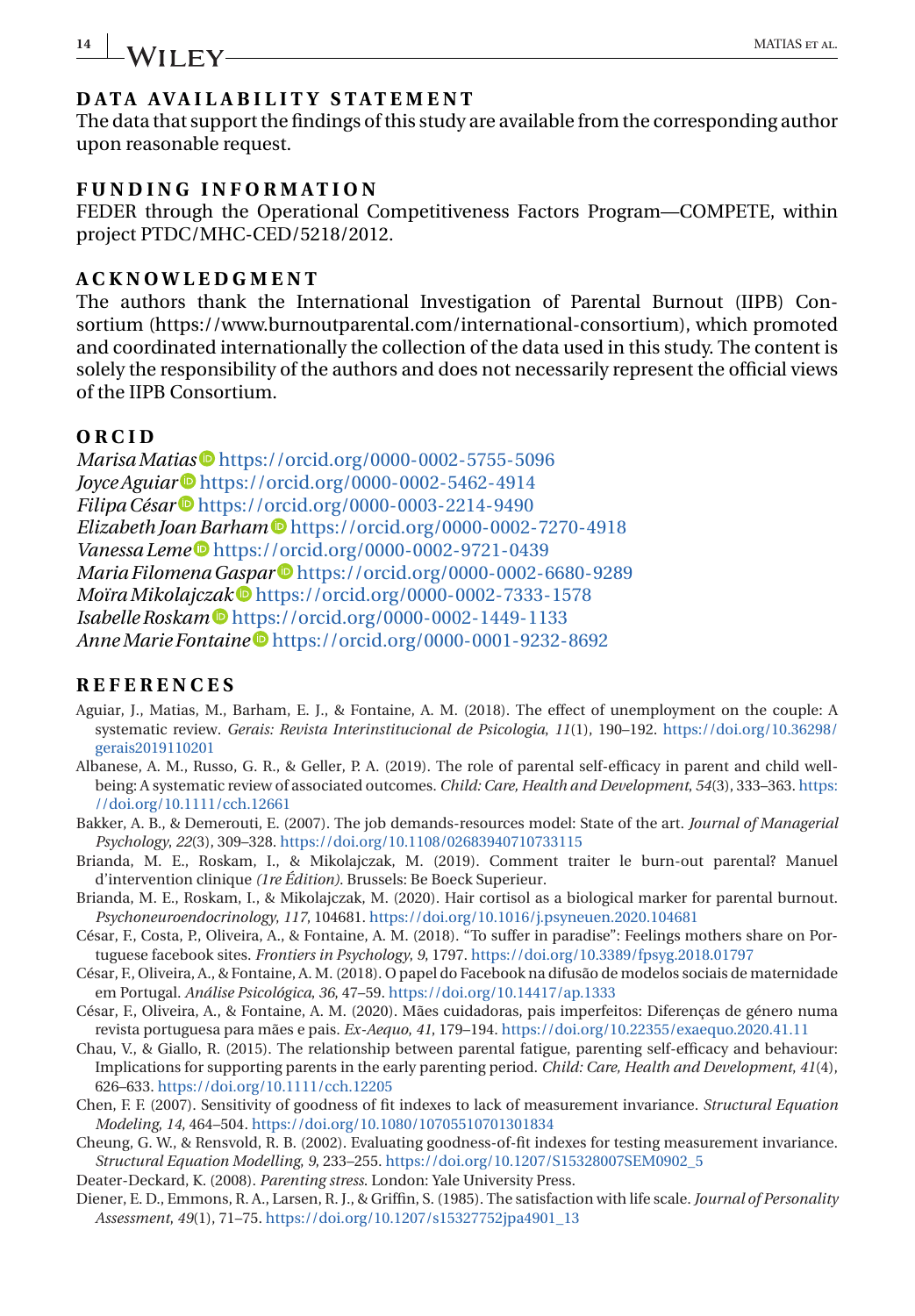- <span id="page-14-0"></span>Giallo, R., Rose, N., & Vittorino, R. (2011). Fatigue, wellbeing and parenting in mothers of infants and toddlers with sleep problems. *Journal of Reproductive and Infant Psychology*, *29*(3), 236–249. [https://doi.org/10.1080/](https://doi.org/10.1080/02646838.2011.593030) [02646838.2011.593030](https://doi.org/10.1080/02646838.2011.593030)
- Gilmore, L., & Cuskelly, M. (2009). Factor structure of the parenting sense of competence scale using a normative sample. *Child, Care, Health and Development*, *35*(1), 48–55. <https://doi.org/10.1111/j.1365-2214.2008.00867.x>
- Gouveia, V. V., Milfont, T. L., Fonseca, P. N., & Coelho, J. A. (2009). Life satisfaction in Brazil: Testing of psychometric properties of the satisfaction with life scale (SWLS) in five Brazilian samples. *Social Indicators Research*, *90*, 267– 278. <https://doi.org/10.1007/s11205-008-9257-0>
- Hu, L., & Bentler, P. M. (1999). Cutoff criteria for fit indexes in covariance structure analysis: Conventional criteria versus new alternatives. *Structural Equation Modeling*, *6*, 1–55. <https://doi.org/10.1080/10705519909540118>
- Hubert, S., & Aujoulat, I. (2018). Parental burnout: When exhausted mothers open up. *Frontiers in Psychology*, *9*, 1–9. <https://doi.org/10.3389/fpsyg.2018.01021>
- IBM. (2017). IBM SPSS statistics for windows, version 25.0.Armonk: IBM Corp.
- Instituto Nacional de Estatistica, I. P. (2011). *Censos 2011. Resultados definitivos Portugal [Censos 2011. Definitive results - Portugal]*. Retrieved from [http://censos.ine.pt/xportal/xmain?xpid/CENSOS&xpgid/](http://censos.ine.pt/xportal/xmain?xpid/CENSOS&xpgid/ine_censos_publicacao_det&contexto/pu&PUBLICACOESpub_boui/73212469&PUBLICACOESmodo/2&selTab/tab1&pcensos/61969554) [ine\\_censos\\_publicacao\\_det&contexto/pu&PUBLICACOESpub\\_boui/73212469&PUBLICACOESmodo/](http://censos.ine.pt/xportal/xmain?xpid/CENSOS&xpgid/ine_censos_publicacao_det&contexto/pu&PUBLICACOESpub_boui/73212469&PUBLICACOESmodo/2&selTab/tab1&pcensos/61969554) [2&selTab/tab1&pcensos/61969554](http://censos.ine.pt/xportal/xmain?xpid/CENSOS&xpgid/ine_censos_publicacao_det&contexto/pu&PUBLICACOESpub_boui/73212469&PUBLICACOESmodo/2&selTab/tab1&pcensos/61969554)
- Internet World Stats. (2016). *Internet world users by language: Top 10 languages*. Retrieved from [http://www.](http://www.internetworldstats.com/stats7.htm) [internetworldstats.com/stats7.htm](http://www.internetworldstats.com/stats7.htm)
- Johnston, C., & Mash, E. J. (1989). A measure of parenting satisfaction and efficacy. *Journal of Clinical Child Psychology*, *18*(2), 167–175. [https://doi.org/10.1207/s15374424jccp1802\\_8](https://doi.org/10.1207/s15374424jccp1802_8)
- Kawamoto, T., Furutani, K., & Alimardani, M. (2018). Preliminary validation of Japanese version of the parental burnout inventory and its relationship with perfectionism. *Frontiers in Psychology*, *9*, 1–10. [https://doi.org/10.](https://doi.org/10.3389/fpsyg.2018.00970) [3389/fpsyg.2018.00970](https://doi.org/10.3389/fpsyg.2018.00970)
- Lawson, M., Butt, A. P., Harvey, R., Sarosi, D., Coffey, C., Piaget, K., & Thekkudah, J. (2020). *Time to care: Unpaid and underpaid care work and the global inequality crisis*. Retrieved from <http://hdl.handle.net/10546/620928>
- Leijten, P., Gardner, F., Landau, S., Harris, V., Mann, J., Hutchings, J., … Scott, S. (2018). Research review: Harnessing the power of individual participant data in a meta-analysis of the benefits and harms of the Incredible Years parenting program. *Journal of Child Psychology and Psychiatry*, *59*, 99–109. <https://doi.org/10.1111/jcpp.12781>
- Lewis, M. P., Simons, G. F., & Fennig, C. D. (Eds.). (2016). *Ethnologue: Languages of the world*. Dallas, TX: SIL International. Retrieved from <http://www.ethnologue.com/statistics/size>
- Lin, G., Hansotte, L., Szczygieł, D., Meeussen, L., Roskam, I., & Mikolajczak, M. (2020).. *Parenting with a smile: Display rules, regulatory effort, and parental burnout*. <https://doi.org/10.31234/osf.io/ewjyn>
- Lindström, C., Åman, J., & Norberg, A. L. (2011). Parental burnout in relation to sociodemographic, psychosocial and personality factors as well as disease duration and glycaemic control in children with Type 1 diabetes mellitus. *Acta Paediatrica*, *100*(7), 1011–1017. <https://doi.org/10.1111/j.1651-2227.2011.02198.x>
- Manrique-Milones, D., Ricci, R. T., Rey, M. A., Oyarce, D., Pérez-Diaz, P., Tapia, J., … Roskam, I. (2020). *Validation of the Spanish version of the Parental Burnout Assessment: Cross-cultural measurement invariance in eight countries*. Manuscript submitted for publication.
- Matias, M. (2019). Gênero e papéis de gênero no fenómeno da conciliação trabalho-família: Revisões conceituais e estudos empíricos. In C. Andrade, S. Coimbra, M. Matias, L. Faria, J. Gato, & C. Antunes (Eds.), *Olhares sobre a Psicologia Diferencial* (pp. 174–204). Porto: Mais Leitura.
- Mikolajczak, M., Brianda, M. E., Avalosse, H., & Roskam, I. (2018). Consequences of parental burnout: Its specific effect on child neglect and violence. *Child Abuse and Neglect*, *80*, 134–145. [https://doi.org/10.1016/j.chiabu.](https://doi.org/10.1016/j.chiabu.2018.03.025) [2018.03.025](https://doi.org/10.1016/j.chiabu.2018.03.025)
- Mikolajczak, M., Gross, J. J., & Roskam, I. (2019). Parental burnout: What is it, and why does it matter? *Clinical Psychological Science*, *7*(6), 1319–1329.
- Mikolajczak, M., Gross, J. J., Stinglhamber, F., Lindhal-Norberg, A., & Roskam, I. (2020). Is parental burnout different from job burnout and depressive symptomatology? *Clinical Psychological Science*, *8*, 673–689. [https:](https://doi.org/10.1177/2167702620917447) [//doi.org/10.1177/2167702620917447](https://doi.org/10.1177/2167702620917447)
- Mikolajczak, M., Raes, M. E., Avalosse, H., & Roskam, I. (2018). Exhausted parents: Sociodemographic, childrelated, parent-related, parenting and family-functioning correlates of parental burnout. *Journal of Child and Family Studies*, *27*(2), 602–614. <https://doi.org/10.1007/s10826-017-0892-4>
- Mikolajczak, M., & Roskam, I. (2018). A theoretical and clinical framework for parental burnout: The balance between risks and resources (BR²). *Frontiers in Psychology*, *9*, 886. <https://doi.org/10.3389/fpsyg.2018.00886>
- Mokkink, L., Terwee, C., Patrick, D., Alonso, J., Stratford, P., Knol, D., … Vet, H. (2010). The COSMIN study reached international consensus on taxonomy, terminology, and definitions of measurement properties for healthrelated patient-reported outcomes. *Journal of Clinical Epidemiology*, *63*, 737–745. [https://doi.org/10.1016/j.](https://doi.org/10.1016/j.jclinepi.2010.02.006) [jclinepi.2010.02.006](https://doi.org/10.1016/j.jclinepi.2010.02.006)
- Muthén, L. K., & Muthén, B. O. (2017). *Mplus user's guide* (8th ed.). Los Angeles, CA: Author.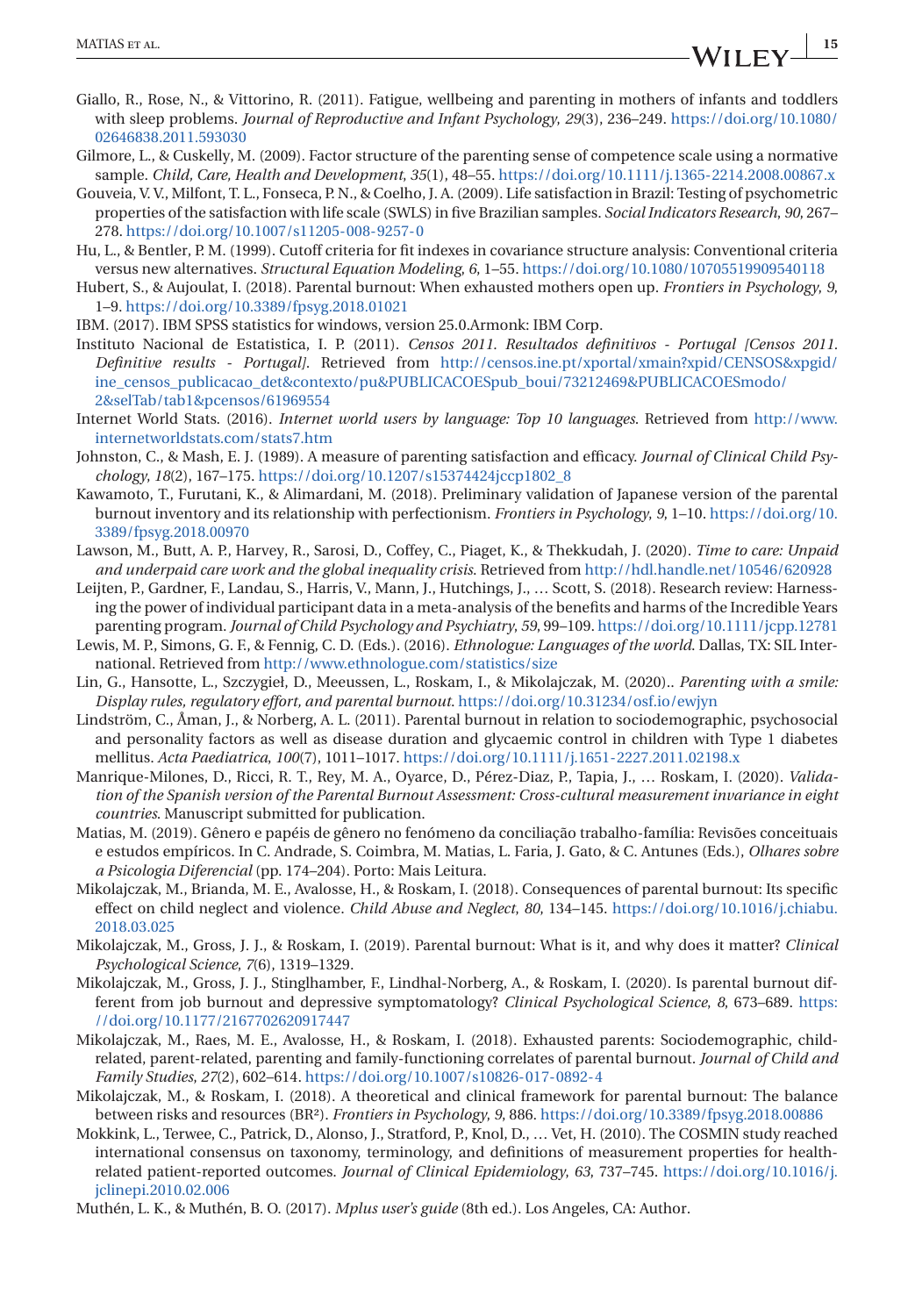## **16 MATIAS ET ALL TO A LET ALL TO A LET ALL**

- Nelson, S. K., Kushlev, K., English, T., Dunn, E. W., & Lyubomirsky, S. (2013). In defense of parenthood: Children are associated with more joy than misery. *Psychological Science*, *24*, 3–10. [https://doi.org/10.1177/](https://doi.org/10.1177/0956797612447798) [0956797612447798](https://doi.org/10.1177/0956797612447798)
- Pardo, M. B., Freitas, D., Carvalho, M. S., & Fontaine, A. M. (2018). Competência educativa parental. Estudo de propriedades psicométricas da escala com amostra brasileira. *Avaliação Psicológica*, *17*, 243–251. [https://doi.](https://doi.org/10.15689/ap.2018.1702.14426.10) [org/10.15689/ap.2018.1702.14426.10](https://doi.org/10.15689/ap.2018.1702.14426.10)
- Pérez-Díaz, P., & Oyarce Cádiz, D. (2020). Burnout parental en Chile y género: Un modelo para comprender el burnout en madres chilenas. *Revista de Psicología*, *29*, 1–14. <https://doi.org/10.5354/0719-0581.2020.57987>
- Perista, H., Cardoso, A., Brázia, A., Abrantes, M., Perista, P., & Quintal, E. (2016). *Os usos do tempo de homens e de mulheres em Portugal: Policy brief*. Lisboa: CESIS–Centro de Estudos para a Intervenção Social; CITE–Comissão para a Igualdade no Trabalho e no Emprego. Retrieved from [http://cite.gov.pt/asstscite/downloads/publics/](http://cite.gov.pt/asstscite/downloads/publics/INUT_livro_digital.pdf) [INUT\\_livro\\_digital.pdf](http://cite.gov.pt/asstscite/downloads/publics/INUT_livro_digital.pdf)
- PNAD—Continuous National Household Sample Survey. (2016). Síntese de indicadores 2015. Instituto Brasileiro de Geografia e Estatística. Retrieved from <https://biblioteca.ibge.gov.br/visualizacao/livros/liv98887.pdf>
- Pollmann-Schult, M. (2014). Parenthood and life satisfaction: Why don't children make people happy? *Journal of Marriage and Family*, *76*(2), 319–336. <https://doi.org/10.1111/jomf.12095>
- Pordata. (2020). Inquérito ao emprego [Employment Statistics]. Retrieved from [https://www.pordata.pt/DB/](https://www.pordata.pt/DB/Portugal/Ambiente+de+Consulta/Tabela) [Portugal/Ambiente+de+Consulta/Tabela](https://www.pordata.pt/DB/Portugal/Ambiente+de+Consulta/Tabela) (accessed 10 August 2020).
- Putnick, D. L., & Bornstein, M. H. (2016). Measurement invariance conventions and reporting: The state of the art and future directions for psychological research. *Developmental Review*, *41*, 71–90. [https://doi.org/10.1016/j.](https://doi.org/10.1016/j.dr.2016.06.004) [dr.2016.06.004](https://doi.org/10.1016/j.dr.2016.06.004)
- Roskam, I., Brianda, M. E., & Mikolajczak, M. (2018). A step forward in the conceptualization and measurement of parental burnout: The Parental Burnout Assessment (PBA). *Frontiers in Psychology*, *9*, 1–12. [https://doi.org/](https://doi.org/10.3389/fpsyg.2018.00758) [10.3389/fpsyg.2018.00758](https://doi.org/10.3389/fpsyg.2018.00758)
- Roskam, I., & Mikolajczak, M. (2020). Gender differences in the nature, the antecedents, and the consequences of parental burnout. *Sex Roles*, *83*, 485–498. <https://doi.org/10.1007/s11199-020-01121-5>
- Roskam, I., Raes, M. E., & Mikolajczak, M. (2017). Exhausted parents: Development and preliminary validation of the parental burnout inventory. *Frontiers in Psychology*, *8*, 1–12. <https://doi.org/10.3389/fpsyg.2017.00163>
- Rutkowski, L., & Svetina, D. (2014). Assessing the hypothesis of measurement invariance in the context of largescale international surveys. *Educational and Psychological Measurement*, *74*, 31–57. [https://doi.org/10.1177/](https://doi.org/10.1177/0013164413498257) [0013164413498257](https://doi.org/10.1177/0013164413498257)
- Seabra-Santos, M. J., Major, S., Pimentel, M., Gaspar, M. F., Antunes, N., & Roque, V. (2015). Parenting Sense of Competence Scale (PSOC): Psychometric studies. *Revista Avaliação Psicológica*, *14*(1), 97–106. [https://doi.org/](https://doi.org/10.15689/ap.2015.1401.11) [10.15689/ap.2015.1401.11](https://doi.org/10.15689/ap.2015.1401.11)
- Simões, A. (1992). Ulterior validação de uma escala de satisfação com a vida (SWLS). *Revista Portuguesa de Pedagogia*, *3*, 503–515.
- Sorkkila, M., & Aunola, K. (2020). Risk factors for parental burnout among Finnish parents: The role of socially prescribed perfectionism. *Journal of Child and Family Studies*, *29*(3), 648–659. [https://doi.org/10.1007/s10826-](https://doi.org/10.1007/s10826-019-01607-1) [019-01607-1](https://doi.org/10.1007/s10826-019-01607-1)
- Sousa, L. P., & Guedes, D. R. (2016). A desigual divisão sexual do trabalho: Um olhar sobre a última década. *Estudos Avançados*, *30*(87), 123–139. <https://doi.org/10.1590/S0103-40142016.30870008>
- Stoop, I. (2005). *The hunt for the last respondent: Non response in sample surveys* (Doctoral dissertation). Utrecht University, Utrecht, the Netherlands. Retrieved from <https://dspace.library.uu.nl/handle/1874/2900>
- Stoop, I.; Billiet, J.; Koch, A., & Fitzgerald, R. (2010). *Improving survey response: Lessons learned from the European Social Survey*. Hoboken, NJ: Wiley
- Van Bakel, H. J., Van Engen, M. L., & Peters, P. (2018). Validity of the parental burnout inventory among Dutch employees. *Frontiers in Psychology*, *9*, 1–9. <https://doi.org/10.3389/fpsyg.2018.00697>
- Vandenberg, R., & Lance, C. (2000). A review and synthesis of the measurement invariance literature: Suggestions, practices, and recommendations for organizational research. *Organizational Research Methods*, *3*(4), 4– 70. <https://doi.org/10.1177/109442810031002>

**How to cite this article:** Matias, M., Aguiar, J., César, F., Braz, C. A., Barham, E. J., Leme, V., …, Fontaine, A. M. (2020). The Brazilian–Portuguese version of the Parental Burnout Assessment: Transcultural adaptation and initial validity evidence. *New Directions for Child and Adolescent Development*, 1–17. <https://doi.org/10.1002/cad.20374>

<span id="page-15-0"></span>